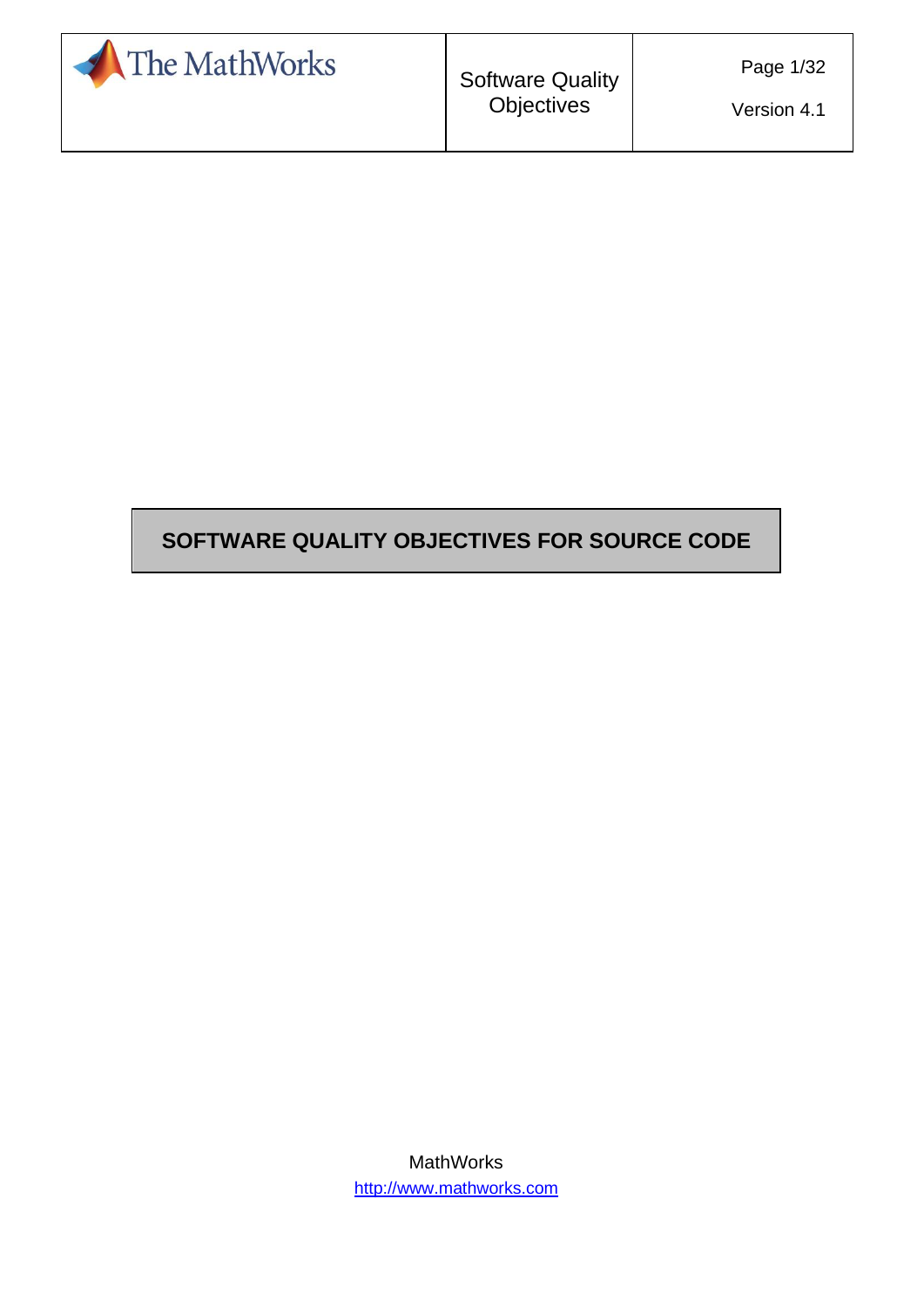# <span id="page-1-0"></span>**Revision table**

| <b>Index</b>     | Date       | <b>Object of Modification</b>                                                                                                                    |
|------------------|------------|--------------------------------------------------------------------------------------------------------------------------------------------------|
| V1.0             | 2009/02/15 | Initial version                                                                                                                                  |
| V <sub>2.0</sub> | 2010/03/05 | • Improve formulation of SQRs<br>• Explicit Code Metrics<br>• Define systematic and potential runtime errors, safe and<br>unreachable operations |
| V3.0             | 2012/05/02 | • Add mapping with ISO 26262-6:2011<br>• Add Rule 5.2 in the 1st MISRA subset<br>• Add MISRA AC AGC subset<br>• Add MISRA C++ subset             |
| V4.1             | 2021/06/28 | • Updated to ISO 26262-6:2018<br>• Replace MISRA-C:2004 by MISRA-C:2012                                                                          |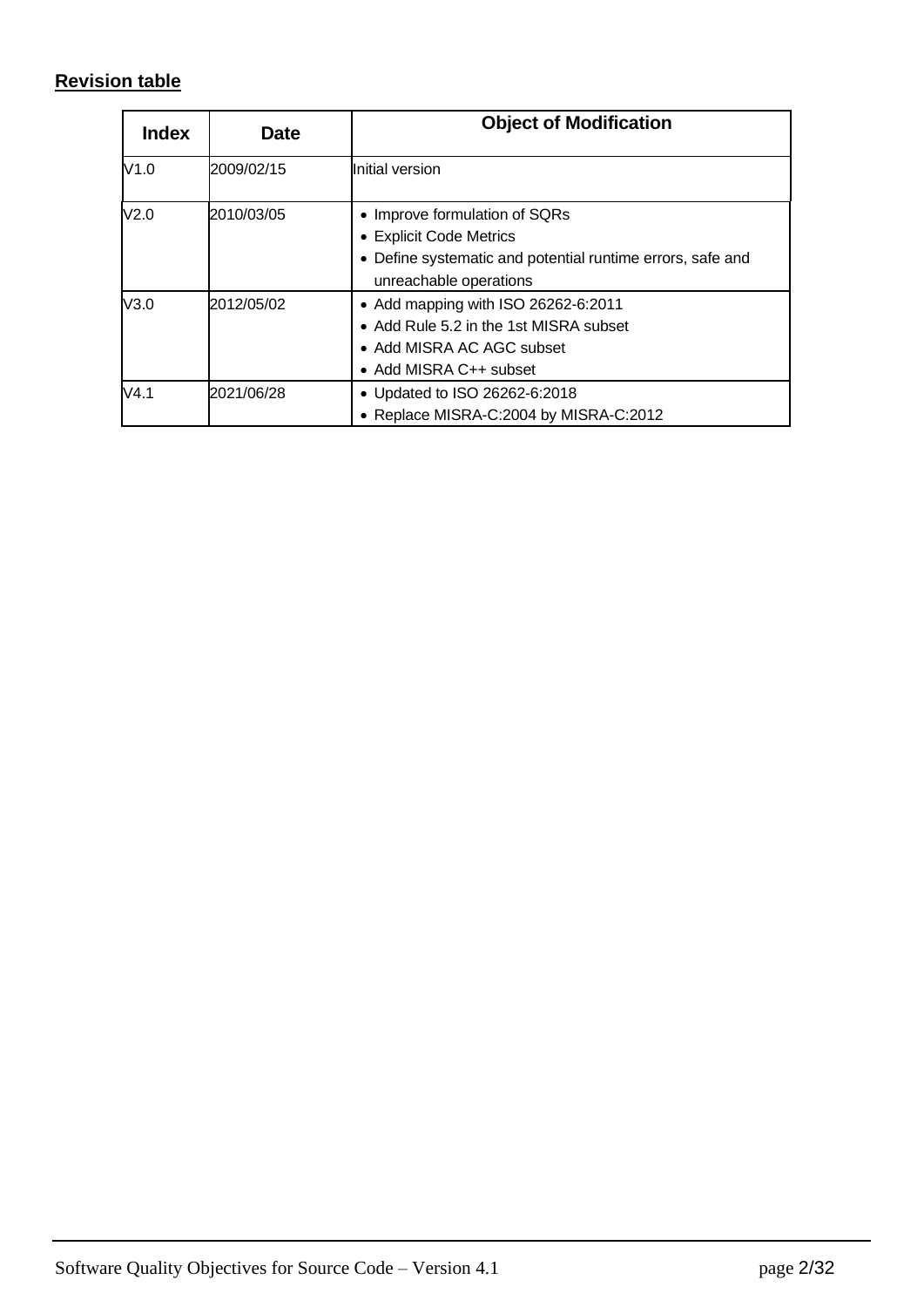# <span id="page-2-0"></span>Table of contents

| 3.1.   |  |
|--------|--|
| 3.2.   |  |
| 3.2.1. |  |
| 3.2.2. |  |
| 3.2.3. |  |
| 3.2.4. |  |
| 3.3.   |  |
| 3.3.1. |  |
| 3.3.2. |  |
| 3.3.3. |  |
| 3.4.   |  |
| 3.5.   |  |
| 3.5.1. |  |
| 3.5.2. |  |
| 3.6.   |  |
| 3.7.   |  |
| 3.8.   |  |
| 3.9.   |  |
| 3.10.  |  |
|        |  |
| 4.1.   |  |
| 4.2.   |  |
| 4.3.   |  |
| 4.3.1. |  |
| 4.3.2. |  |
| 4.3.3. |  |
| 4.3.4. |  |
| 4.4    |  |
|        |  |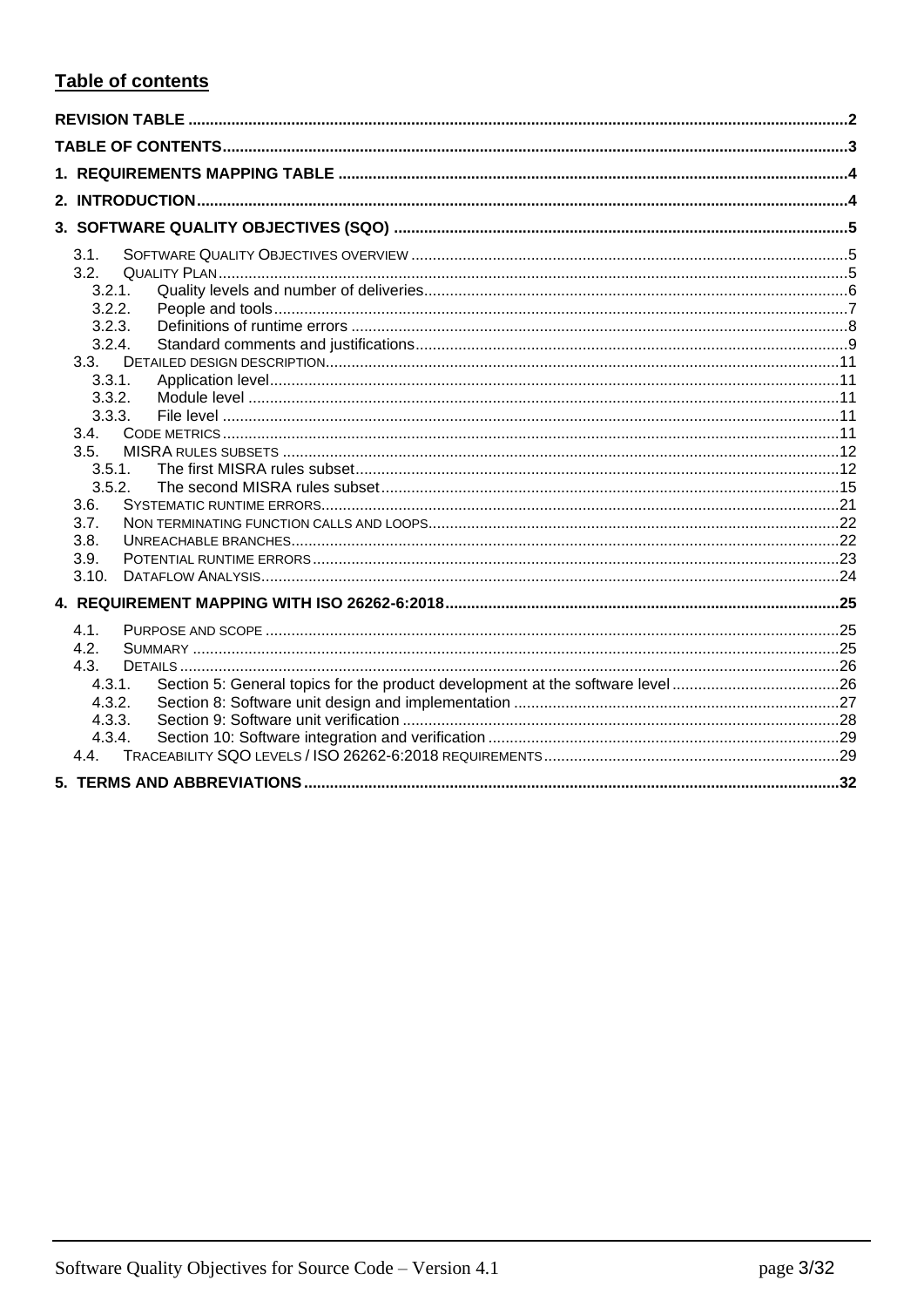### <span id="page-3-0"></span>**1. REQUIREMENTS MAPPING TABLE**

Software Quality Requirements that are covered outside of the scope of this document can be mapped onto the requirements defined within this document. In this case the supplier shall provide a table detailing the mapping between the two set of requirements.

### <span id="page-3-1"></span>**2. INTRODUCTION**

The document defines a general and standard approach to measure the software quality of a product using criteria linked to code quality and dynamic execution errors.

The diagram on the right shows that the three properties: "Cost", "Software Quality" and "Time" are interrelated. Changing the requirements for one property will impact the other two. In this context "Time*"* refers to the time Required to deliver the product, "Quality*"* is the quality of the final product, and "Cost*"* refers to the total cost of designing and building the product.



Once the requirements for these properties have been defined the question is how to achieve them? An approach where all modules are tested until they meet

the Required quality could be applied, but the process of improving the quality is often stopped because the available time or budget has been used and not because we have obtained the quality objectives. A better verification process within the development process may help reduce time and cost to achieve quality.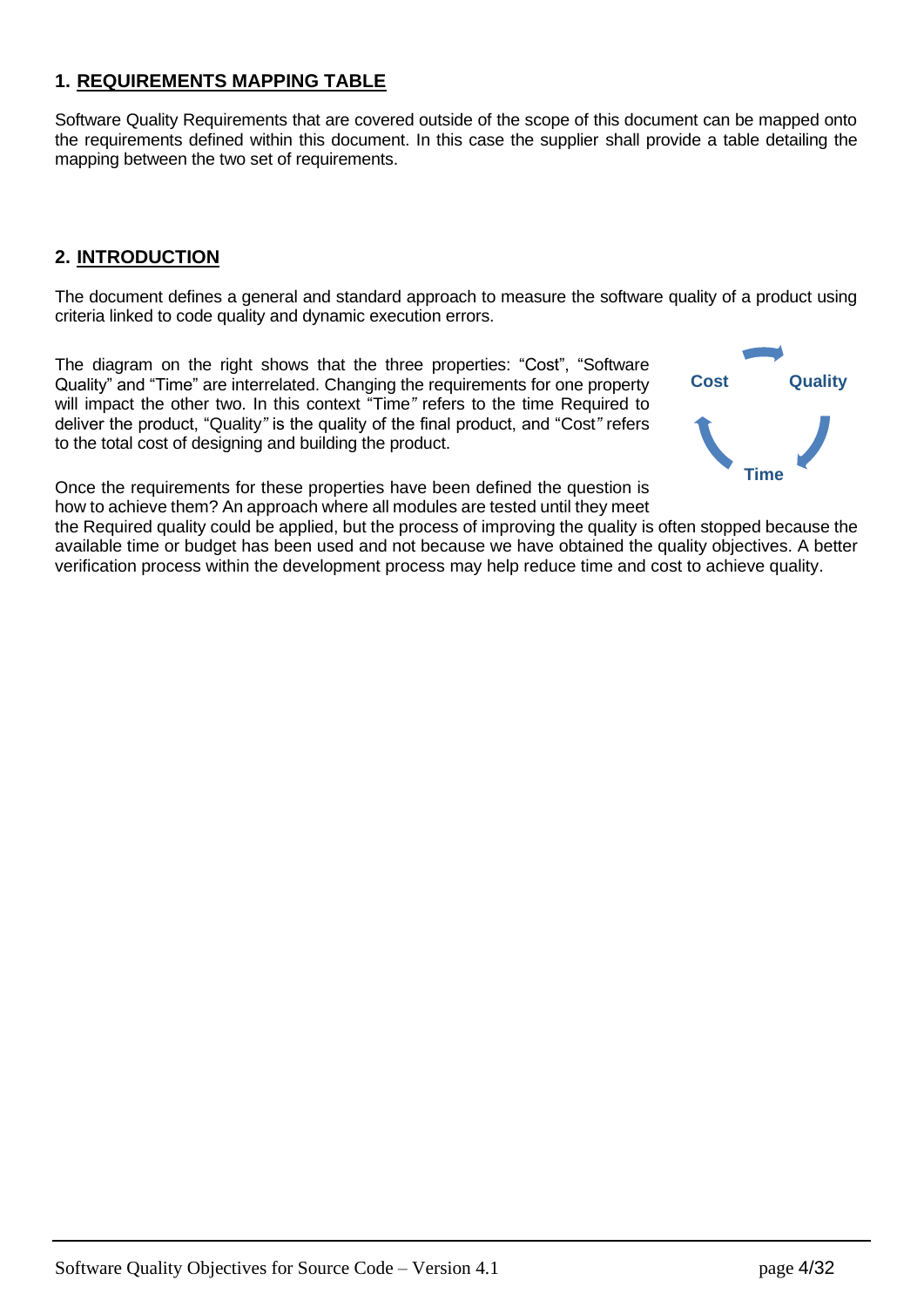## <span id="page-4-0"></span>**3. SOFTWARE QUALITY OBJECTIVES (SQO)**

This document defines six Software Quality Objectives (SQO) which are associated to four quality levels, level QL-1 (lowest quality) to level QL-4 (highest quality). Each Software Quality Objective consists of a set of Software Quality Requirements (SQR). Examples of SQR are complexity metrics, measure of unreachable code etc.

#### <span id="page-4-1"></span>**3.1. Software Quality Objectives overview**

The following table shows the software quality criteria Required to reach each of the six Software Quality Objectives:

| <b>Criteria</b>                              | <b>SQR</b>                    | <b>Objectives</b> |              |       |              |              |       |
|----------------------------------------------|-------------------------------|-------------------|--------------|-------|--------------|--------------|-------|
|                                              |                               | <b>SQO-1</b>      | <b>SQO-2</b> | SQO-3 | <b>SQO-4</b> | <b>SQO-5</b> | SQO-6 |
| <b>Quality Plan</b>                          | $SQR-10 \rightarrow SQR-100$  | $\times$          | X            | X     | X            | X            | X     |
| Detailed design description                  | $SQR-110 \rightarrow SQR-130$ | $\times$          | X            | X     | X            | X            | X     |
| Code metrics                                 | $SQR-140 \rightarrow SQR-150$ | X                 | X            | X     | X            | X            | X     |
| First MISRA-C:2012 rules subset              | $SQR-160 \rightarrow SQR-170$ | $\times$          | X            | X     | X            | X            | X     |
| Systematic runtime errors                    | $SQR-200 \rightarrow SQR-210$ |                   | X            | X     | X            | X            | X     |
| Non terminating constructs                   | <b>SQR-220</b>                |                   | X            | X     | X            | X            | X     |
| Unreachable branches                         | SQR-230                       |                   |              | X     | X            | X            | X     |
| First subset of potential runtime<br>errors  | <b>SQR-240</b>                |                   |              |       | X            | X            | X     |
| Second MISRA-C:2012 rules<br>subset          | $SQR-180 \rightarrow SQR-190$ |                   |              |       |              | X            | X     |
| Second subset of potential<br>runtime errors | <b>SQR-250</b>                |                   |              |       |              | X            | X     |
| Third subset of potential runtime<br>errors  | <b>SQR-260</b>                |                   |              |       |              |              | X     |
| Dataflow Analysis                            | SQR-270                       |                   |              |       |              |              | X     |

The different criteria are described in the following paragraphs [\(Quality](#page-4-2) [Plan](#page-4-2) in [§3.2,](#page-4-2) [Detailed design](#page-10-0)  [description](#page-10-0) in [§3.3,](#page-10-0) etc.).

#### <span id="page-4-2"></span>**3.2. Quality Plan**

This section describes the general information which shall be provided by a supplier. It covers information about the methods, tools and teams involved in the Software Quality Requirement fulfillment, as well as information about the project itself. This information shall help to better understand who performs the work, and how and where the work is done.

Note: We will use the word "team" to describe people who are using the tools providing information for the documentation and/or the persons writing the document.

Regarding integration to the development process, information concerning the SQO should be delivered by the supplier during the project life cycle. It is advised to perform the relevant SQO activities during the code review phase. This will make it simpler and faster to consolidate and deliver the Software Quality document for a major delivery.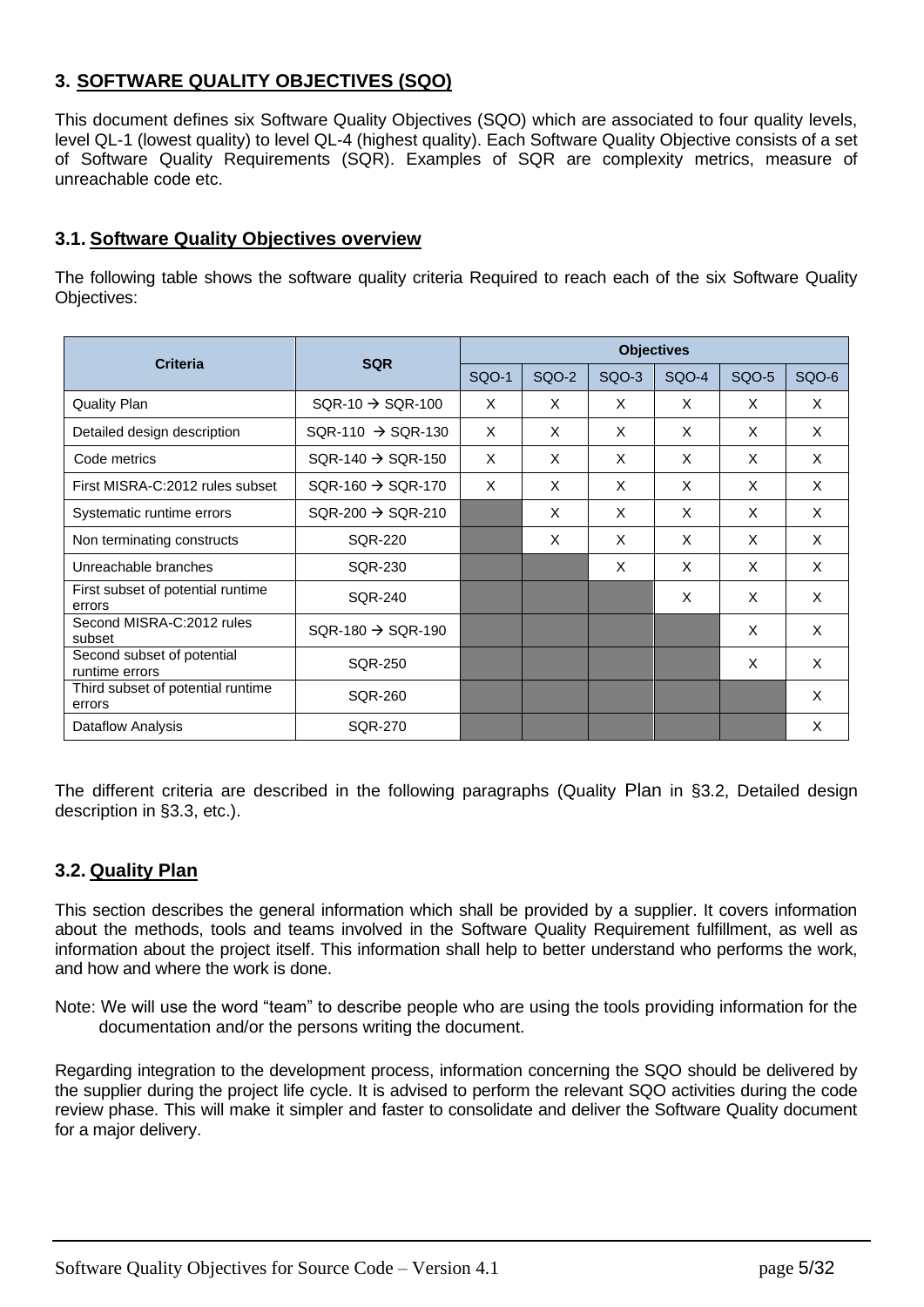### <span id="page-5-0"></span>**3.2.1. Quality levels and number of deliveries**

<span id="page-5-1"></span>**SQR-10 The supplier shall associate a Quality Level for each module and justify their choices. This requirement encompasses all source code of the application, e.g. automatically generated code, legacy code, hand-written code and code produced by COTS**

#### **SQR-20 The supplier shall provide the number of software deliveries and a software quality plan**

The software quality plan shall consist of a table showing for each module:

- the corresponding Quality Level (QL-1 to QL-4);
- the number of times the module will be delivered during the project;
- the Software Quality Objective for every delivery of this module.

Notes:

- The manufacturer shall validate the software quality plan and the decisions taken within it.
- It is not mandatory to have the same SQO improvement from one delivery to one other for all modules.

The following example table shows the possible progressions for each quality level to achieve the final Software Quality Objectives. The number of quality levels is fixed. The minimum SQO level associated to the first, last and penultimate deliveries are also fixed. The number of deliveries (table lines) is project dependent.

| <b>Delivery</b> | <b>Quality Level</b> |                  |       |        |  |  |
|-----------------|----------------------|------------------|-------|--------|--|--|
|                 | $QL-1$               | $QL-2$<br>$QL-3$ |       | $QL-4$ |  |  |
| First           | SQO-1                | SQO-2            | SQO-3 | SQO-4  |  |  |
| X Intermediates |                      |                  |       |        |  |  |
| X Intermediates | SQO-2                | SQO-3            | SQO-4 | SQO-5  |  |  |
| X Intermediates |                      | .                | .     | .      |  |  |
| Penultimate     | SQO-3                | SQO-4            | SQO-5 | SQO-6  |  |  |
| Last            | SQO-3                | SQO-4            | SQO-5 | SQO-6  |  |  |

*Each cell gives the lowest Software Quality Objective acceptable*

As shown by the above table, different quality levels can correspond to different quality objectives. When a project is composed with several modules, each module can have a different criticality. The final SQO level can therefore be different from one module to one other. This final SQO level allows selecting the corresponding Quality Level for the module. The modules being delivered multiple times during the project, the selected Quality Level also defines the SQO level of each delivery of the module.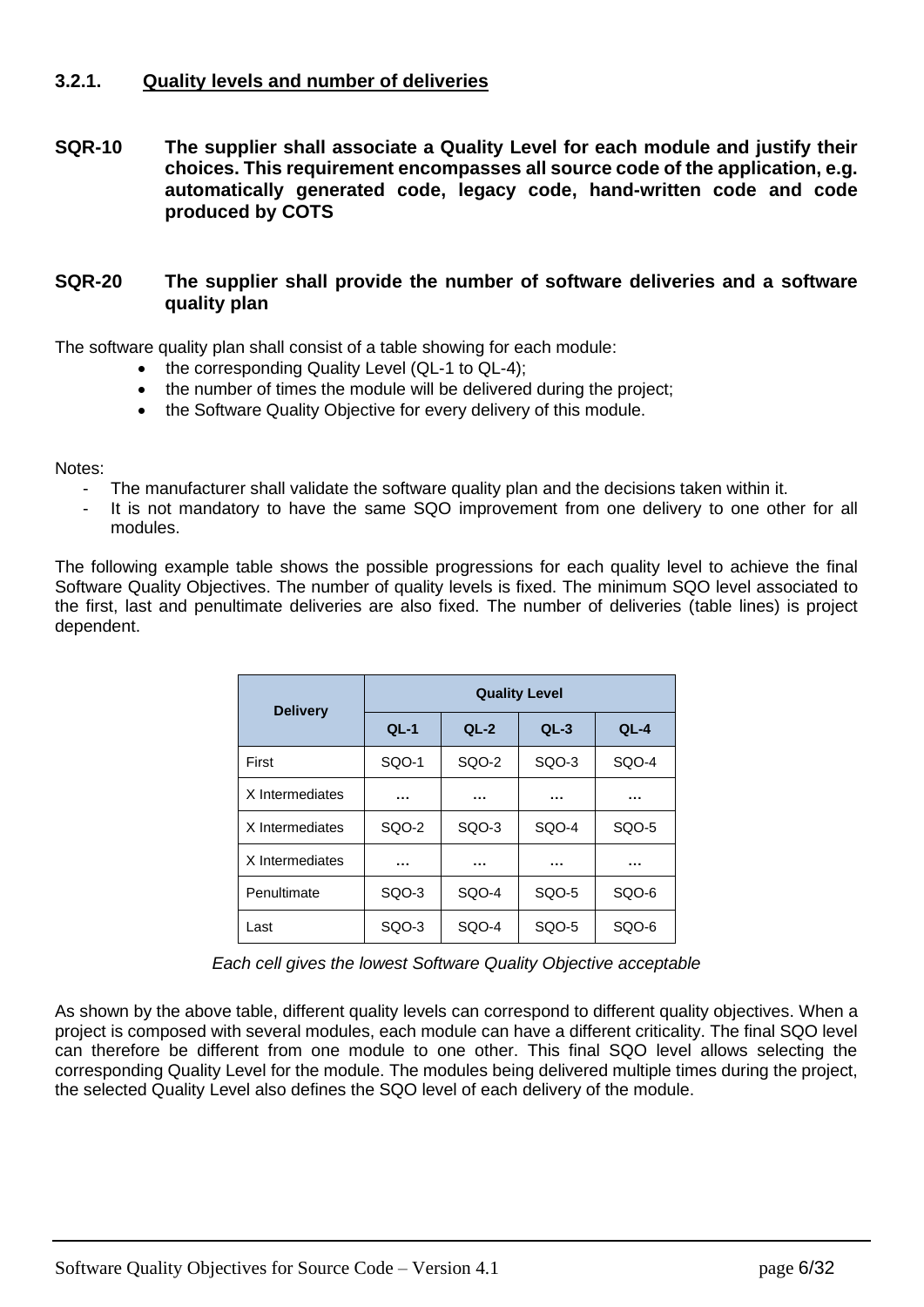Example using the table above for a project composed of 3 Modules Module-1, Module-2 and Module-3 of different criticalities:

- Module-1 is considered very critical: its Quality Level is the highest, QL-4. The first delivery of Module-1 should be at least SQO-4 and the two last deliveries should be SQO-6.
- Module-2 is considered not critical: its Quality Level is the lowest, QL-1. The first delivery of Module-2 should be at least SQO-1 and the two last deliveries should be at least SQO-3.
- Module-3 is considered of medium criticality: it has been agreed at the beginning of the project to set its Quality Level to QL-3. The first delivery of Module-2 should be at least SQO-3 and the two last deliveries should be at least SQO-5.

The following table gives the Quality Level and the minimum SQO level to reach for the three modules at the end of the project:

| <b>Module</b> | Minimum SQO level to reach<br><b>Quality Level</b><br>(end of project) |       |  |
|---------------|------------------------------------------------------------------------|-------|--|
| Module 1      | QL-4                                                                   | SQO-6 |  |
| Module 2      | QL-1                                                                   | SQO-3 |  |
| Module 3      | QL-3                                                                   | SQO-5 |  |

#### **SQR-30 Once the quality levels for each module and the process to achieve them are defined by the supplier, the supplier shall justify all modifications to the plan**

### <span id="page-6-0"></span>**3.2.2. People and tools**

#### **SQR-40 The supplier shall provide information about people involved directly or indirectly in requirement fulfillment**

This shall contain at least:

- Company name
- Department and division name
- Geographical location
- Work done:
	- data generation (tool user), data computation, validation, ...
	- **■** list of modules verified
	- **·** list of requirements satisfied

#### **SQR-50 The supplier shall provide the list of tools and methods used**

This shall contain at least:

- Tool or method objectives
- Which requirements are affected and how
- Team responsible for the activity supported by the tool or method
- Tool or method experience, i.e. how long has the team been using the tools or methods and with what frequency. The frequency should be expressed as follows:
	- How many times has the team used these tools (or methods) per year?
	- Number of projects which used these tools or methods?

### **SQR-60 The supplier shall inform and justify any modifications regarding the requirement SQR-50**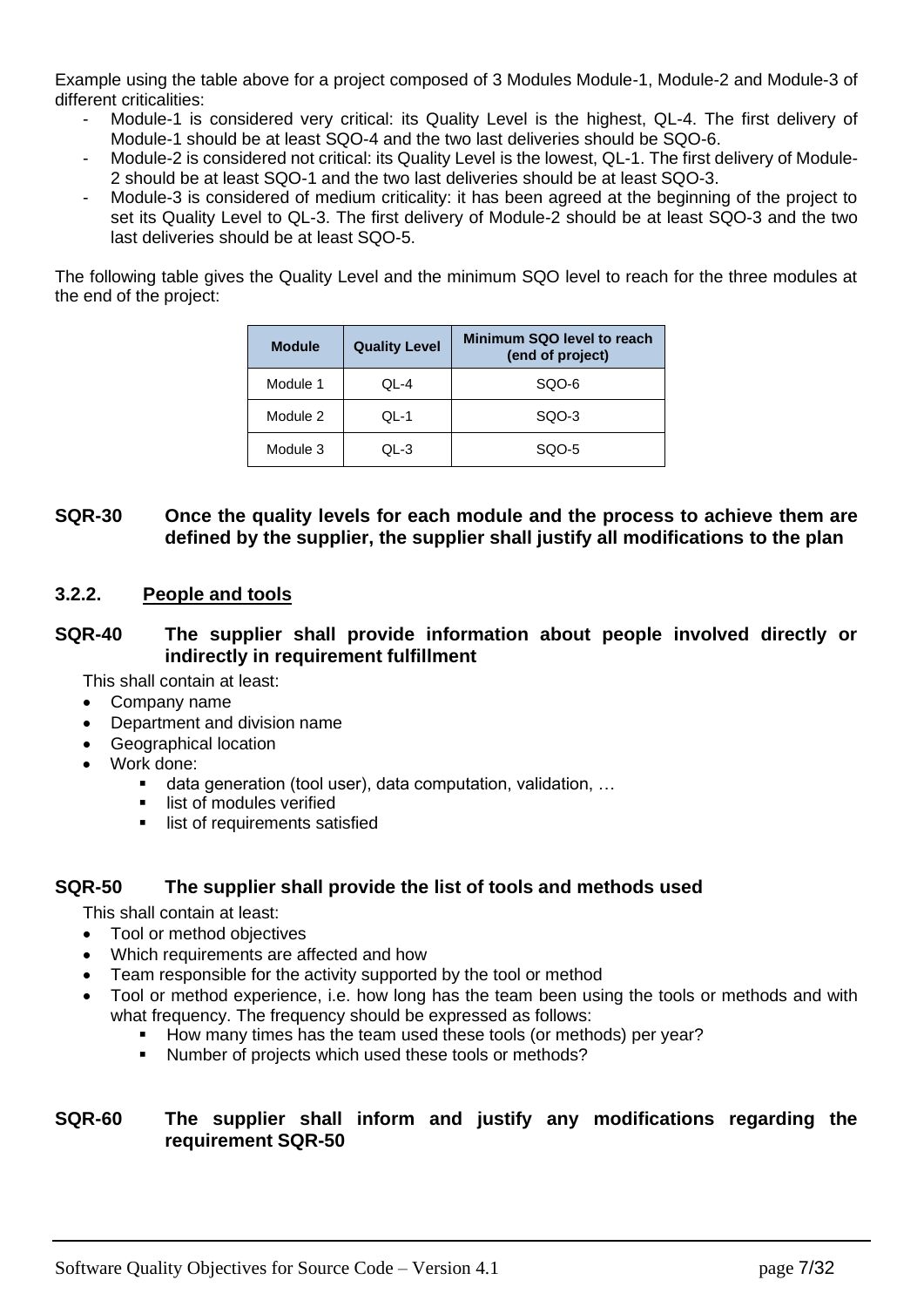#### **SQR-70 The supplier shall justify that methods and tools used are appropriate to achieve the requirements**

This can be done, for example, by referencing the sections of the tools' documentation explaining what the tools provide, and how this helps to achieve the SQR.

#### **SQR-80 Throughout the verification cycle the supplier shall maintain the same option set for tools used, to ease the comparison of different deliveries**

#### <span id="page-7-0"></span>**3.2.3. Definitions of runtime errors**

In the rest of the document, the following definitions for runtime errors are used:

- A **systematic runtime error** is an operation which will generate an error for all executions of the application. It will typically not depend on the values of inputs of the application. An example of a systematic runtime error is:

```
1: int foo (int a) {
2: int b = 0;
3: return (a / b); // Systematic Division by Zero
4: }
```
- A **potential runtime error** is an operation which will generate an error that may happen under certain circumstances, for example depending on the values of inputs of the application. An example of a potential runtime error is:

```
1: int foo (int a) {
2: int b = 4;
3: return (b / a); // Potential Division by Zero
4: }
```
Note: the potential error line 3 cannot be proven safe or otherwise because the occurrence of the error depends on a, which is an input of the program.

- A **safe operation** is an operation (division, multiplication ...) which cannot produce a runtime error. An example of a safe operation is:

```
1: int bar () {
2: int x = 3;
3: return (x);
4: }
5: int foo (int a) {
6: int b = 4, c;
7: c = bar();
8: b = a / (b - c); // Safe Division
9: return (b / 2); // Safe Division
10: }
```
Note: the division line 8 can be proven safe by a tool or by a human review. Indeed,  $(b - c) = (4 - 3) = 1$  and is different from zero. No division by zero may occur.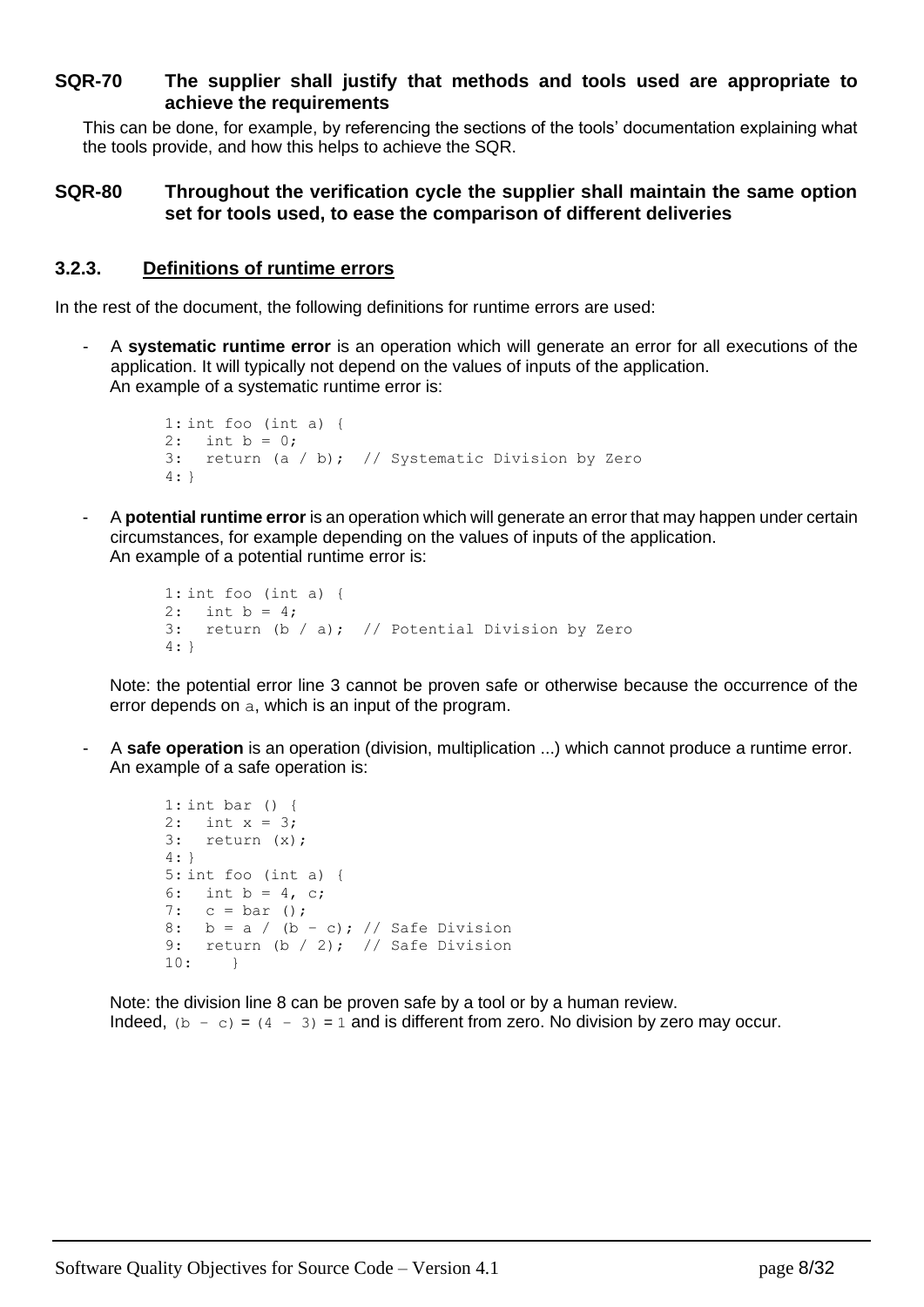- An **unreachable operation** is an operation (division, multiplication ...) which cannot be reached during the execution of the application. An example of an unreachable operation is:

```
1: int bar () {
2: int x = 3;
3: return (x);
4: }
5: int foo (int a) {
6: int b;
7: b = bar();
8: if (b < 0)
9: b = b / a; // Unreachable operation
10: return (b);
11: }
```
Note: line 9 cannot be reached because the condition ( $b < 0$ ) is always false. Therefore, no division by zero can occur on this line.

### <span id="page-8-0"></span>**3.2.4. Standard comments and justifications**

Some of the SQRs defined in this document require some operation to be concluded as proven safe or justified:

- Coding rules violations shall be corrected or justified [\(SQR-160 ,](#page-14-1) [SQR-180 \)](#page-19-0);
- Reviews of potential runtime errors should be performed with a defined review coverage<sup>1</sup> depending on the objective, and deviations should be corrected or justified [\(SQR-240](#page-22-1) [SQR-250](#page-22-2) [SQR-260 \)](#page-22-3).

For runtime errors the review coverage is defined by a percentage, indicated after the runtime error category (example: "Division by zero: 80%") which represents the number of operations concluded as proven safe or justified.

These conclusions could be performed:

- Automatically (with a tool);
- Partially automatically and completed manually;
- Totally manually.

Example: let's take an application containing 60 divisions. Let's assume that the review coverage objective is "Division by zero: 80%". Then the 80% review coverage can be reached by proving that at least 80% of the divisions are "safe operations" or "potential runtime errors" that can be justified.

Let's consider that a tool is used, which proves automatically that 45 divisions out of the 60 are "safe operations". The review objective can be reached by demonstrating that at least 3 "potential errors" can be justified, because  $(45 + 3) / 60 = 80\%$ .

To ease the justification review process:

- The **status** of the systematic and potential errors, and optionally the **next action** shall be provided;
- The **criticality** of the systematic and potential errors leading to the violation of a quality requirement shall be defined.

<sup>1</sup> Review coverage objectives are defined later in the document, in the paragraphs where corresponding SQR are described.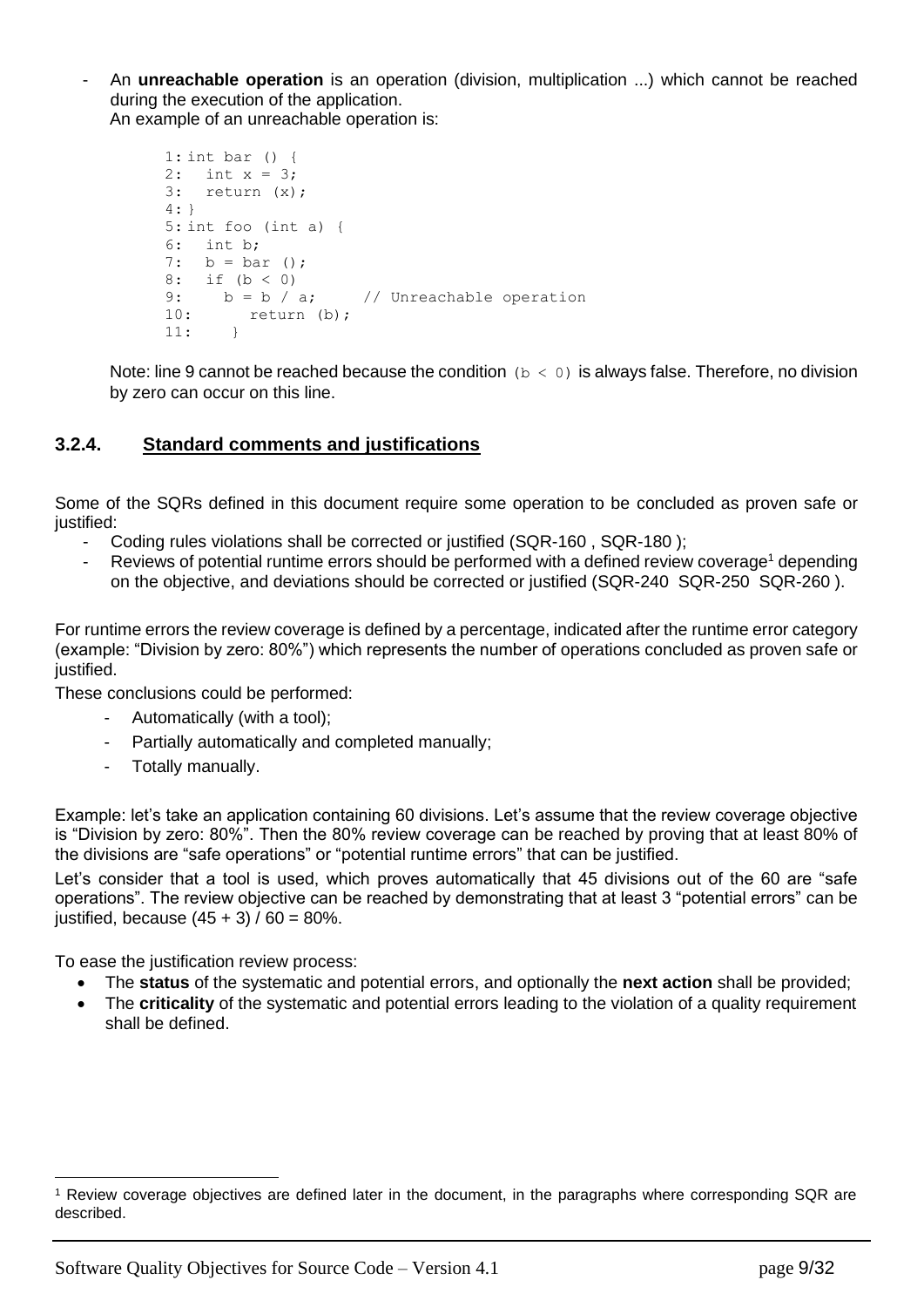#### **SQR-90 The supplier shall provide a normalized status for systematic and potential errors**

This could be done by assigning a status to systematic and potential errors from the following list:

- "**Undecided**": no status assigned yet. This status is used to explicitly defer the decision about the systematic or potential error;
- "Investigate": the potential error should be investigated further. This status can be useful for example if the investigation has to be conducted by someone else later;
- "Fix": the error must be fixed:
- "**Modify code/model**": the code should be modified to make the systematic or potential error disappear. If the code is automatically generated from a model, the model should be modified. The status is different from "**Fix**" in that the reviewer may want the code to be modified even if the error does not lead to the violation of a quality requirement;
- "**Restart with different options**": in the case of a potential error produced by a tool, this status can be used when the tool should be used with a different set of options or a different configuration;
- "Justify with code/model annotations": this status may be used when the supplier wants the justification of the potential error to be persistent;
- "**No action planned**": this status may be used when the supplier doesn't plan to do any action with regards to the potential error. This status may be used in conjunction with a comment explaining why no action is planned.

Notes:

- A status of "**No action planned**" or "**Justify with code/model annotations**" leads to the potential error being justified in the sense of [SQR-160](#page-14-1) [SQR-180](#page-19-0) [SQR-240](#page-22-1) [SQR-250 a](#page-22-2)nd [SQR-260 .](#page-22-3)
- A status of "**Undecided**", "**Investigate**", "**Fix**", "**Modify code/model**" or "**Restart with different options**" leads to the potential error being not justified in the sense of [SQR-160](#page-14-1) [SQR-180](#page-19-0) [SQR-](#page-22-1)[240](#page-22-1) [SQR-250 a](#page-22-2)nd [SQR-260 .](#page-22-3)
- The supplier may add other statuses, and negotiate with the car manufacturer to determine if the statuses allow the justification or not of a potential error.

### <span id="page-9-0"></span>**SQR-100 The supplier shall provide the criticality of systematic and potential errors leading to the violation of a quality requirement**

A criticality shall be provided for all systematic and potential errors leading to the violation of a quality requirement:

- The possible criticalities are high, medium and low.
- The criticality shall at least be provided for systematic and potential errors with statuses "Fix" and "Modify code/model".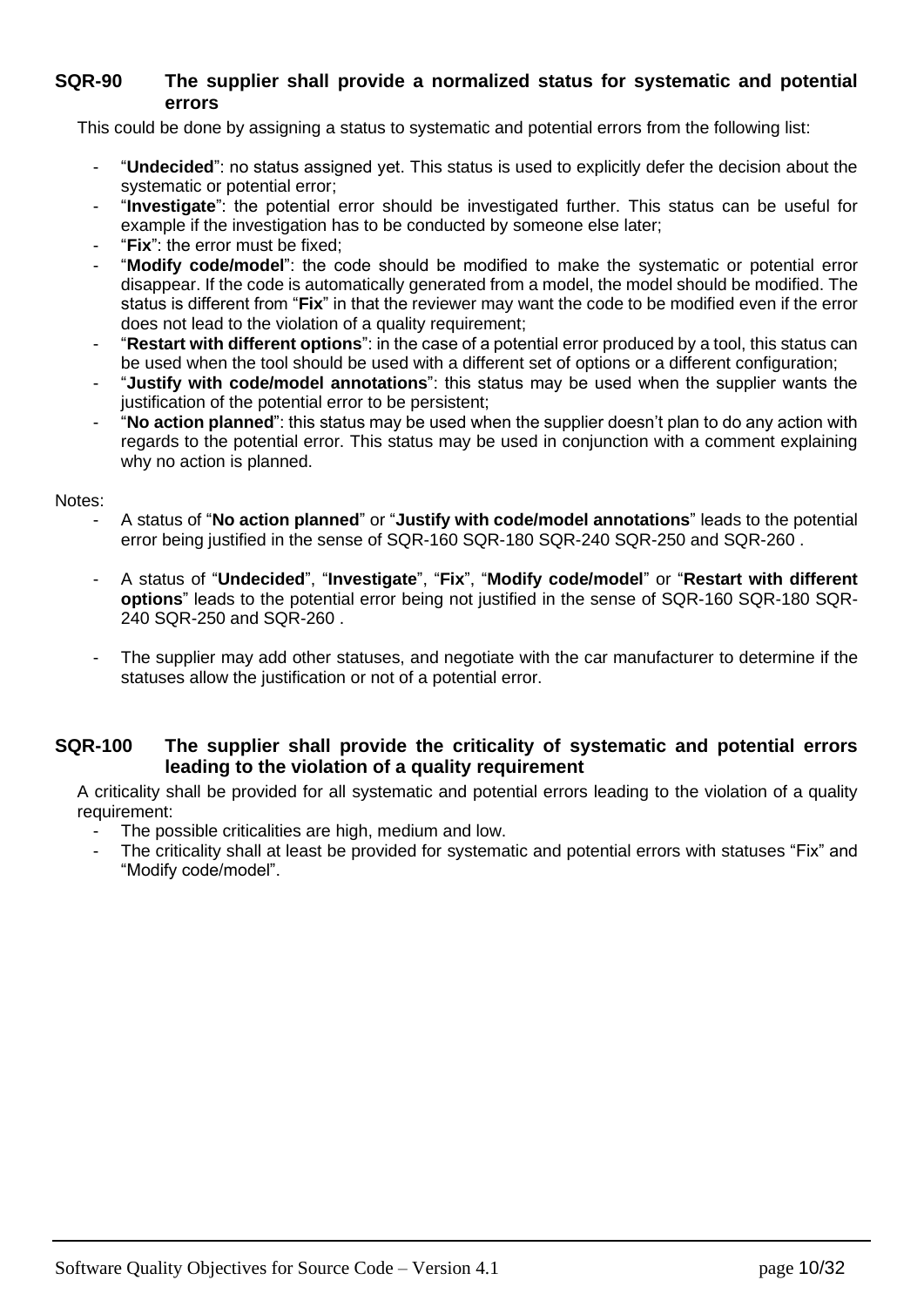### <span id="page-10-0"></span>**3.3. Detailed design description**

The information provided in this section will help evaluate the architecture of the application and its maturity. This will form the basis for the following sections of the document.

#### <span id="page-10-1"></span>**3.3.1. Application level**

#### <span id="page-10-5"></span>**SQR-110 The supplier shall describe the architecture of the application**

This shall contain at least:

- List of software modules
- How modules relate to one another
- Number of source files
- Number of header files

#### <span id="page-10-2"></span>**3.3.2. Module level**

#### **SQR-120 The supplier shall describe the structure of each module**

This shall contain at least:

- List of source files used by each module
- List of header files with the file scope. Scope can be one of private, public or external.
	- o 'Private' means used only by one module
	- o 'Public' means used by several modules but developed internally
	- o 'External' means header files provided by the operating system, compiler, device drivers or other header files which are not the intellectual property of the supplier.

#### <span id="page-10-3"></span>**3.3.3. File level**

#### <span id="page-10-6"></span>**SQR-130 For each file the supplier shall provide information describing it**

This shall contain at least:

• File (source and header) version based on the file management (revision control) system of the supplier.

N.B.: If the versioning is only managed at module level the supplier should only provide this information.

- Indicate the origin of each file, for example:
	- COTS
	- generated code
	- hand-written code
	- if other, give details

N.B.: If the entire module has the same origin the information should be provided at the module level.

• Number of lines.

#### <span id="page-10-4"></span>**3.4. Code metrics**

This paragraph shall help the automotive manufacturer evaluate the module characteristics and better understand the methods and tools used to demonstrate the application quality regarding the absence of runtime errors.

A recommended way is to provide the following metrics:

- Comment Density: relationship of the number of comments to the number of statements;
- Number of paths;
- Number of goto statements;
- Cyclomatic complexity "v(G)";
- Number of Calling Functions per Function;
- Number of Called Functions per Function;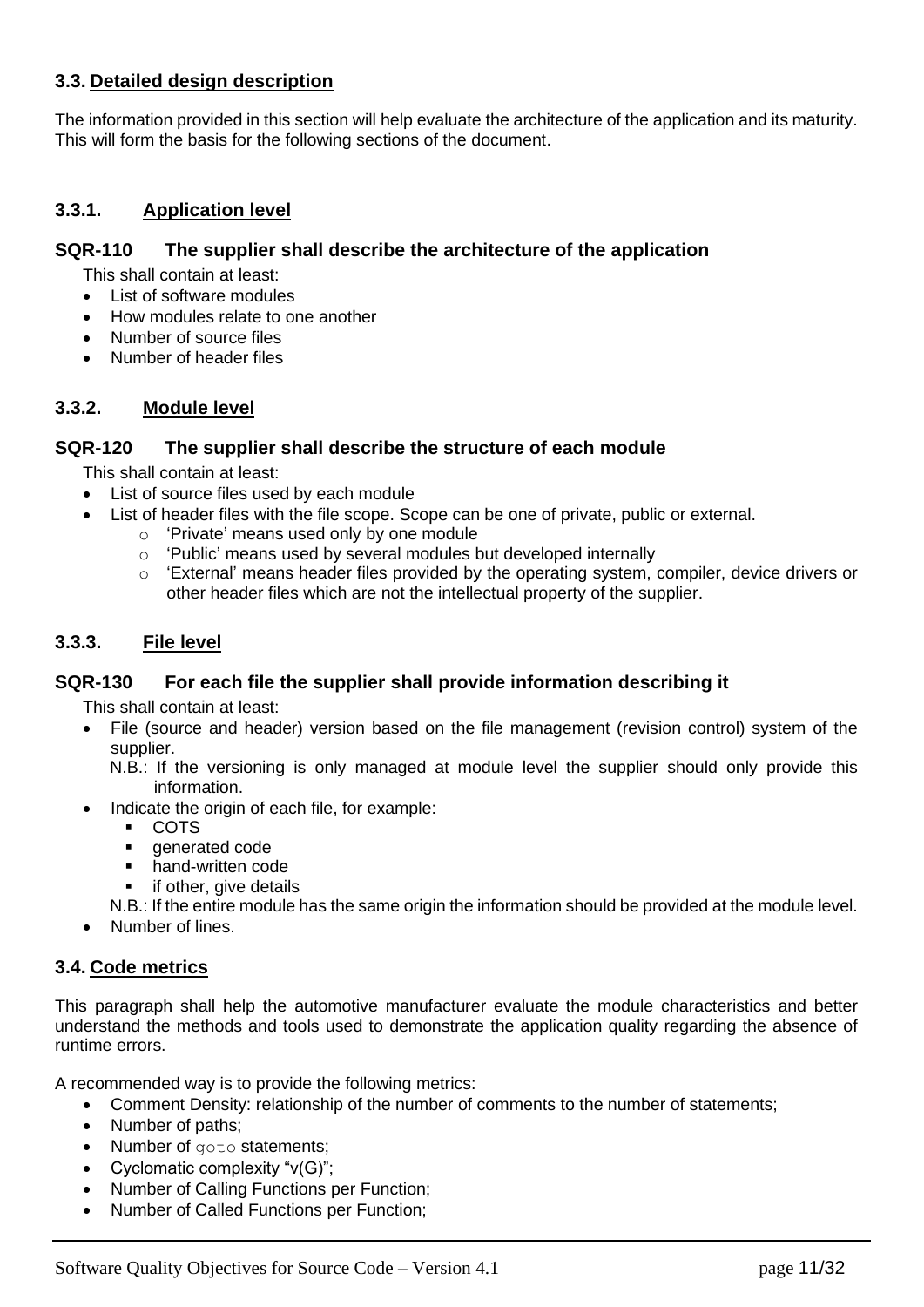- Number of Function Parameters;
- Number of Instructions per Function;
- Number of call Levels;
- Number of return points within a function;
- Stability index: supplies a measure of the number of changes between two versions of a piece of software;
- Language Scope: indicator of the cost of maintaining/changing functions;
- Number of recursions.

Note 1: requirements related to comments in the code are optional on generated code and COTS.

Note 2: following metrics above would provide a high coverage of the metrics defined by the HIS<sup>1</sup> initiative.

### <span id="page-11-2"></span>**SQR-140 The automotive manufacturer and the supplier shall choose at the beginning of the project the code metrics that will be used**

<span id="page-11-3"></span>**SQR-150 For the chosen metrics, the supplier shall demonstrate that the modules comply with the agreed boundary limits, or justify the deviations**

### <span id="page-11-0"></span>**3.5. MISRA rules subsets**

Two subsets of MISRA rules are defined. These two subsets correspond to different quality objectives; they are not to be used as different steps in reaching the final quality.

#### <span id="page-11-1"></span>**3.5.1. The first MISRA rules subset**

Here is the first MISRA rules subset for C code, according to MISRA-C:2012.

A part of this subset is applicable for automatically generated code according to Appendix E of MISRA-C:2012.

| <b>MISRA-C:2012</b>                                                                                                         |              |          |                                                |  |  |
|-----------------------------------------------------------------------------------------------------------------------------|--------------|----------|------------------------------------------------|--|--|
| <b>Requirement</b>                                                                                                          | <b>Ident</b> | Category | <b>Applicability to</b><br><b>MISRA AC AGC</b> |  |  |
| The static storage class specifier shall be used in all declarations of objects and<br>functions that have internal linkage | 8.8          | Required | Required                                       |  |  |
| When an array with external linkage is declared, its size should be explicitly specified                                    | 8.11         | Advisory | Advisory                                       |  |  |
| A pointer should point to a const-qualified type whenever possible                                                          | 8.13         | Advisory | Advisory                                       |  |  |
| Conversions shall not be performed between a pointer to a function and any other type                                       | 11.1         | Required | Required                                       |  |  |
| Conversions shall not be performed between a pointer to an incomplete type and any<br>other type                            | 11.2         | Required | Required                                       |  |  |

<sup>1</sup> **HIS: Hersteller Inititiative Software.** Initiative from German automotive manufacturers (Audi, BMW Group, DaimlerChrysler, Porsche and Volkswagen) whose goal is the production of agreed standards within the area of standard software modules for networks, development of process maturity, software test, software tools and programming of ECU's. HIS specifies a fundamental set of Software Metrics to be used in the evaluation of software. See [http://portal.automotive-his.de/images/pdf/SoftwareTest/his-sc-metriken.1.3.1\\_e.pdf](http://portal.automotive-his.de/images/pdf/SoftwareTest/his-sc-metriken.1.3.1_e.pdf)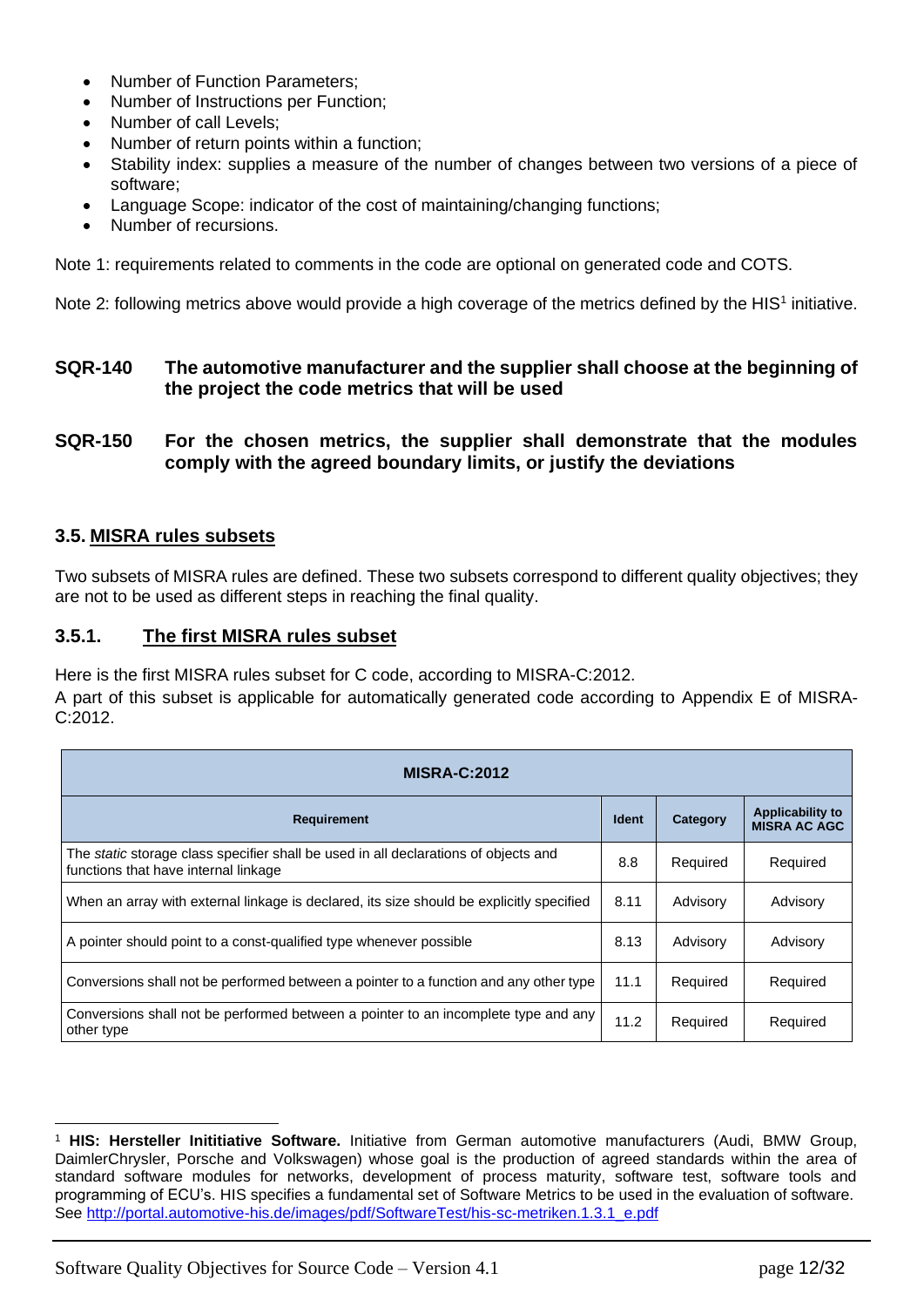| <b>MISRA-C:2012</b>                                                                                                                                |              |          |                                                |  |  |
|----------------------------------------------------------------------------------------------------------------------------------------------------|--------------|----------|------------------------------------------------|--|--|
| <b>Requirement</b>                                                                                                                                 | <b>Ident</b> | Category | <b>Applicability to</b><br><b>MISRA AC AGC</b> |  |  |
| A conversion should not be performed between a pointer to object and an integer<br>type                                                            | 11.4         | Advisory | Advisory                                       |  |  |
| A conversion should not be performed from pointer to void into pointer to object                                                                   | 11.5         | Advisory | Advisory                                       |  |  |
| A cast shall not be performed between pointer to <i>void</i> and an arithmetic type                                                                | 11.6         | Required | Required                                       |  |  |
| A cast shall not be performed between pointer to object and a non-integer arithmetic<br>type                                                       | 11.7         | Required | Required                                       |  |  |
| A loop counter shall not have essentially floating type                                                                                            | 14.1         | Required | Advisory                                       |  |  |
| A for loop shall be well-formed                                                                                                                    | 14.2         | Required | N/A                                            |  |  |
| The <i>goto</i> statement should not be used                                                                                                       | 15.1         | Advisory | Advisory                                       |  |  |
| The goto statement shall jump to a label declared later in the same function                                                                       | 15.2         | Required | Advisory                                       |  |  |
| Any label referenced by a goto statement shall be declared in the same block, or in<br>any block enclosing the goto statement                      | 15.3         | Required | Required                                       |  |  |
| A function should have a single point of exit at the end                                                                                           | 15.5         | Advisory | Advisory                                       |  |  |
| The features of <starg.h> shall not be used</starg.h>                                                                                              | 17.1         | Required | Required                                       |  |  |
| Functions shall not call themselves, either directly or indirectly                                                                                 | 17.2         | Required | Required                                       |  |  |
| The relational operators $>$ , $>=$ , $<$ and $<=$ shall not be applied to objects of pointer type<br>except where they point into the same object | 18.3         | Required | Required                                       |  |  |
| The $+, -$ , $+=$ and $==$ operators should not be applied to an expression of pointer type                                                        | 18.4         | Advisory | Advisory                                       |  |  |
| Declarations should contain no more than two levels of pointer nesting                                                                             | 18.5         | Advisory | N/A                                            |  |  |
| The address of an object with automatic storage shall not be copied to another object<br>that persists after the first object has ceased to exist  | 18.6         | Required | Required                                       |  |  |
| The union keyword should not be used                                                                                                               | 19.2         | Advisory | Advisory                                       |  |  |
| The memory allocation and deallocation functions of <stdlib.h> shall not be used</stdlib.h>                                                        | 21.3         | Required | Required                                       |  |  |

## C++ code, according to MISRA-C++:2008:

| $MISRA-C++:2008$                                                                                                  |              |          |  |  |
|-------------------------------------------------------------------------------------------------------------------|--------------|----------|--|--|
| <b>Requirement</b>                                                                                                | <b>Ident</b> | Category |  |  |
| Identifiers declared in an inner scope shall not hide an identifier declared in an outer scope.                   | $2 - 10 - 2$ | Required |  |  |
| When an array is declared, its size shall either be stated explicitly or defined implicitly by<br>initialization. | $3 - 1 - 3$  | Required |  |  |
| The One Definition Rule shall not be violated.                                                                    | $3 - 3 - 2$  | Required |  |  |
| The underlying bit representations of floating-point values shall not be used.                                    | $3 - 9 - 3$  | Required |  |  |
| Array indexing shall be the only form of pointer arithmetic.                                                      | $5 - 0 - 15$ | Required |  |  |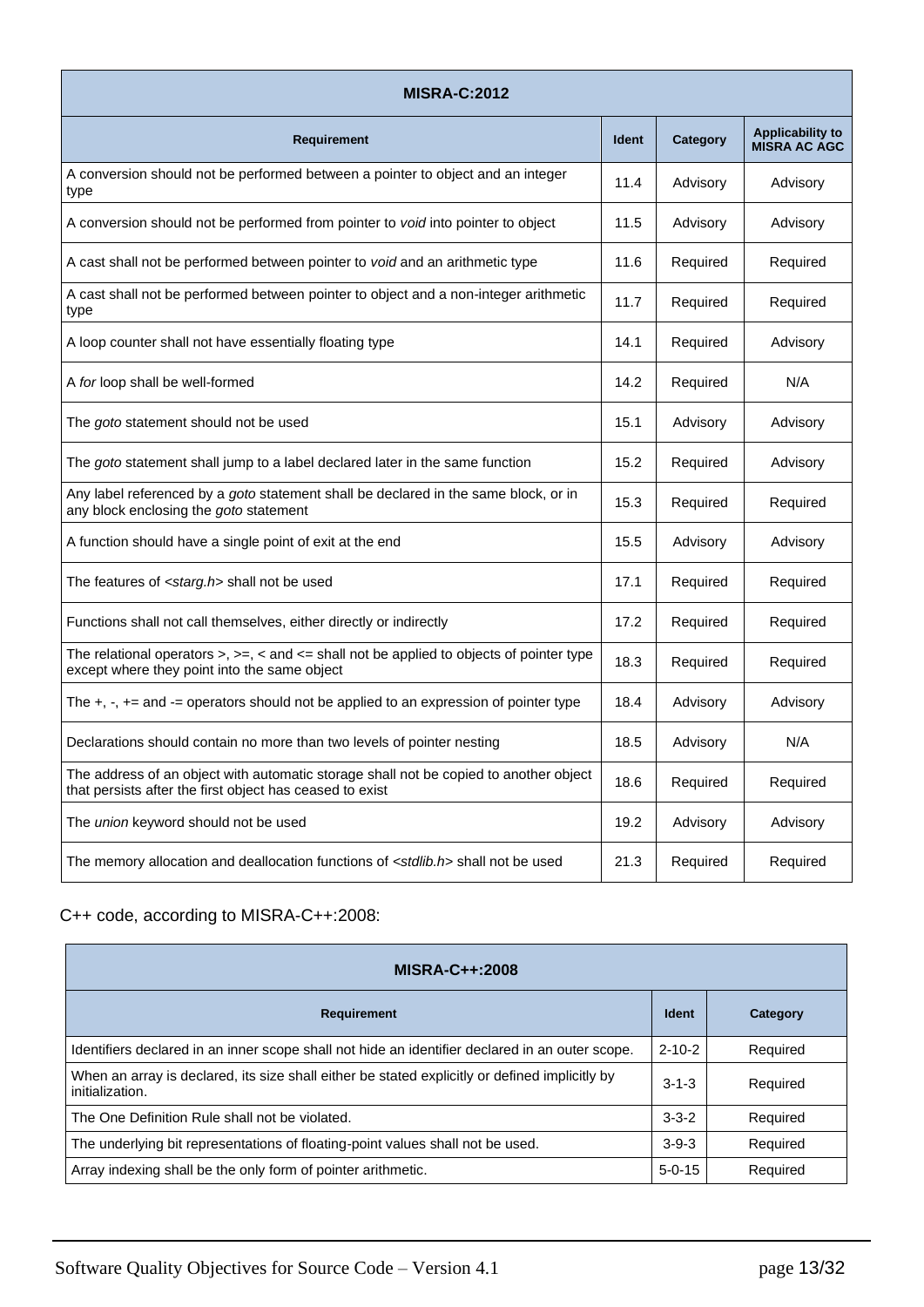| $>$ , $>=$ , $\lt$ , $\lt$ = shall not be applied to objects of pointer type, except where they point to the<br>same array.                                                                                  | $5 - 0 - 18$ | Required |
|--------------------------------------------------------------------------------------------------------------------------------------------------------------------------------------------------------------|--------------|----------|
| The declaration of objects shall contain no more than two levels of pointer indirection.                                                                                                                     | $5 - 0 - 19$ | Required |
| An object with integer type or pointer to void type shall not be converted to an object with<br>pointer type.                                                                                                | $5 - 2 - 8$  | Required |
| A cast should not convert a pointer type to an integral type.                                                                                                                                                | $5 - 2 - 9$  | Advisory |
| Floating-point expressions shall not be directly or indirectly tested for equality or inequality.                                                                                                            | $6 - 2 - 2$  | Required |
| A for loop shall contain a single loop-counter which shall not have floating type.                                                                                                                           | $6 - 5 - 1$  | Required |
| If loop-counter is not modified by -- or ++, then, within condition, the loop-counter shall only<br>be used as an operand to $\lt =, \lt, >$ or $\gt =$ .                                                    | $6 - 5 - 2$  | Required |
| The loop-counter shall not be modified within condition or statement.                                                                                                                                        | $6 - 5 - 3$  | Required |
| The loop-counter shall be modified by one of: --, $++$ , -=n, or $+=n$ ; where n remains constant<br>for the duration of the loop.                                                                           | $6 - 5 - 4$  | Required |
| Any label referenced by a goto statement shall be declared in the same block, or in a block<br>enclosing the goto statement.                                                                                 | $6 - 6 - 1$  | Required |
| The goto statement shall jump to a label declared later in the same function body.                                                                                                                           | $6 - 6 - 2$  | Required |
| For any iteration statement there shall be no more than one break or goto statement used for<br>loop termination.                                                                                            | $6 - 6 - 4$  | Required |
| A function shall have a single point of exit at the end of the function.                                                                                                                                     | $6 - 6 - 5$  | Required |
| A function shall not return a reference or a pointer to an automatic variable (including<br>parameters), defined within the function.                                                                        | $7 - 5 - 1$  | Required |
| The address of an object with automatic storage shall not be assigned to another object that<br>may persist after the first object has ceased to exist.                                                      | $7 - 5 - 2$  | Required |
| Functions should not call themselves, either directly or indirectly.                                                                                                                                         | $7 - 5 - 4$  | Advisory |
| Functions shall not be defined using the ellipsis notation.                                                                                                                                                  | $8 - 4 - 1$  | Required |
| Unions shall not be used.                                                                                                                                                                                    | $9 - 5 - 1$  | Required |
| A base class shall only be declared virtual if it is used in a diamond hierarchy.                                                                                                                            | $10 - 1 - 2$ | Required |
| An accessible base class shall not be both virtual and non-virtual in the same hierarchy.                                                                                                                    | $10 - 1 - 3$ | Required |
| There shall be no more than one definition of each virtual function on each path through the<br>inheritance hierarchy.                                                                                       | $10 - 3 - 1$ | Required |
| Each overriding virtual function shall be declared with the virtual keyword.                                                                                                                                 | $10 - 3 - 2$ | Required |
| A virtual function shall only be overridden by a pure virtual function if it is itself declared as<br>pure virtual.                                                                                          | $10 - 3 - 3$ | Required |
| Control shall not be transferred into a try or catch block using a goto or a switch statement.                                                                                                               | $15 - 0 - 3$ | Required |
| An empty throw (throw;) shall only be used in the compound- statement of a catch handler.                                                                                                                    | $15 - 1 - 3$ | Required |
| Handlers of a function-try-block implementation of a class constructor or destructor shall not<br>reference non-static members from this class or its bases.                                                 | $15 - 3 - 3$ | Required |
| A class type exception shall always be caught by reference.                                                                                                                                                  | $15 - 3 - 5$ | Required |
| Where multiple handlers are provided in a single try-catch statement or function-try-block for<br>a derived class and some or all of its bases, the handlers shall be ordered most-derived to<br>base class. | $15 - 3 - 6$ | Required |
| Where multiple handlers are provided in a single try-catch statement or function-try-block,<br>any ellipsis (catch-all) handler shall occur last.                                                            | $15 - 3 - 7$ | Required |
| If a function is declared with an exception-specification, then all declarations of the same<br>function (in other translation units) shall be declared with the same set of type-ids.                       | $15 - 4 - 1$ | Required |
| A class destructor shall not exit with an exception.                                                                                                                                                         | $15 - 5 - 1$ | Required |
| Where a function's declaration includes an exception-specification, the function shall only be<br>capable of throwing exceptions of the indicated type(s).                                                   | $15 - 5 - 2$ | Required |
| Dynamic heap memory allocation shall not be used.                                                                                                                                                            | $18 - 4 - 1$ | Required |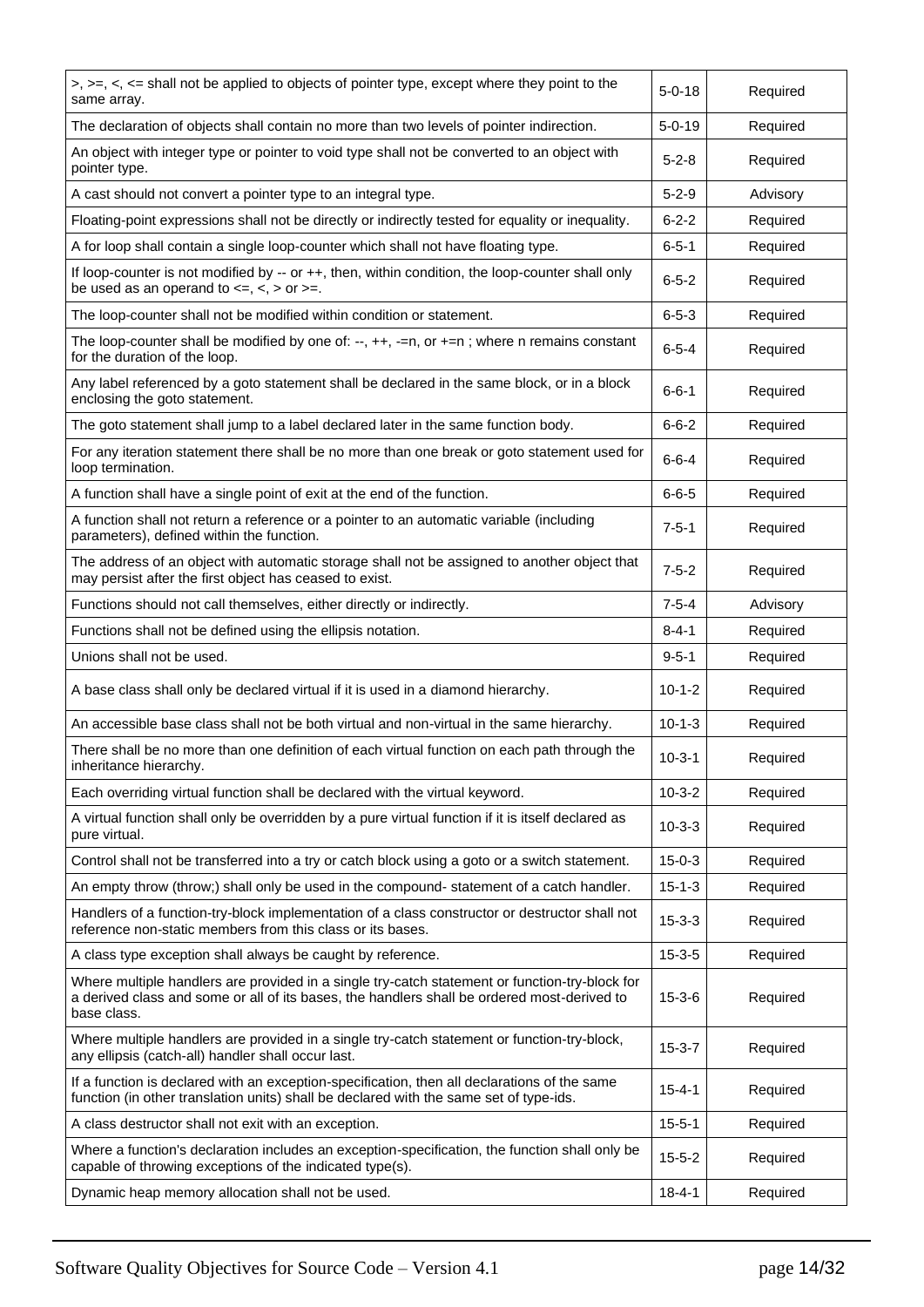As a summary, the numbers of coding rules for the first subset are:

- 23 for C language
- 21 for automatically generated code
- 38 for C++ language

#### <span id="page-14-1"></span>**SQR-160 The supplier shall demonstrate that all the files within a module are compliant with the "first MISRA rules subset". The supplier shall correct or justify all violations of the rules**

The objective is to correct or justify all violations, i.e. zero remaining violations produced by the tool or remaining violations unjustified.

In this example 78.49% of violated MISRA-C:2012 rules listed in the first subset are justified:

| <b>Rule</b>       | violation      | commented      |
|-------------------|----------------|----------------|
| 8.8               | 0              | 0              |
| 8.11              | 10             | 10             |
| 8.13              | 0              | $\mathsf 0$    |
| 11.1              | 150            | 120            |
| 11.2              | 0              | 0              |
| 11.4              | 0              | 0              |
| 11.5              | 10             | 8              |
| 11.6              | 0              | 0              |
| 11.7              | $\overline{2}$ | $\overline{2}$ |
| 14.1              | $\overline{0}$ | $\overline{0}$ |
| 14.2              | 0              | 0              |
| 15.1              | 2              | 1              |
| 15.2              | 0              | 0              |
| 15.3              | 0              | 0              |
| 15.5              | 5              | 5              |
| 17.1              | 0              | $\overline{0}$ |
| $\overline{17.2}$ | 6              | 0              |
| 18.3              | 0              | 0              |
| 18.4              | 0              | 0              |
| 18.5              | 1              | 0              |
| 18.6              | 0              | 0              |
| 19.2              | 0              | 0              |
| 21.3              | 0              | 0              |
| <b>Total</b>      | 186            | 146            |
|                   | ratio          | 78,49%         |

#### <span id="page-14-2"></span>**SQR-170 Any modification of the first subset used shall be agreed between the supplier and the automotive manufacturer**

#### <span id="page-14-0"></span>**3.5.2. The second MISRA rules subset**

Here is the second MISRA rules subset for C code, according to MISRA-C:2012.

A part of this subset is applicable for automatically generated code according to Appendix E of MISRA-C:2012.

This subset is applicable to C++ code also, according to MISRA-C++:2008: for each C rule, the applicability is provided in the last column of the table.

| <b>MISRA-C:2012</b>                                                                                                         |              |          |                                                |  |
|-----------------------------------------------------------------------------------------------------------------------------|--------------|----------|------------------------------------------------|--|
| Requirement                                                                                                                 | <b>Ident</b> | Category | <b>Applicability to</b><br><b>MISRA AC AGC</b> |  |
| The static storage class specifier shall be used in all declarations of objects and<br>functions that have internal linkage | 8.8          | Required | Required                                       |  |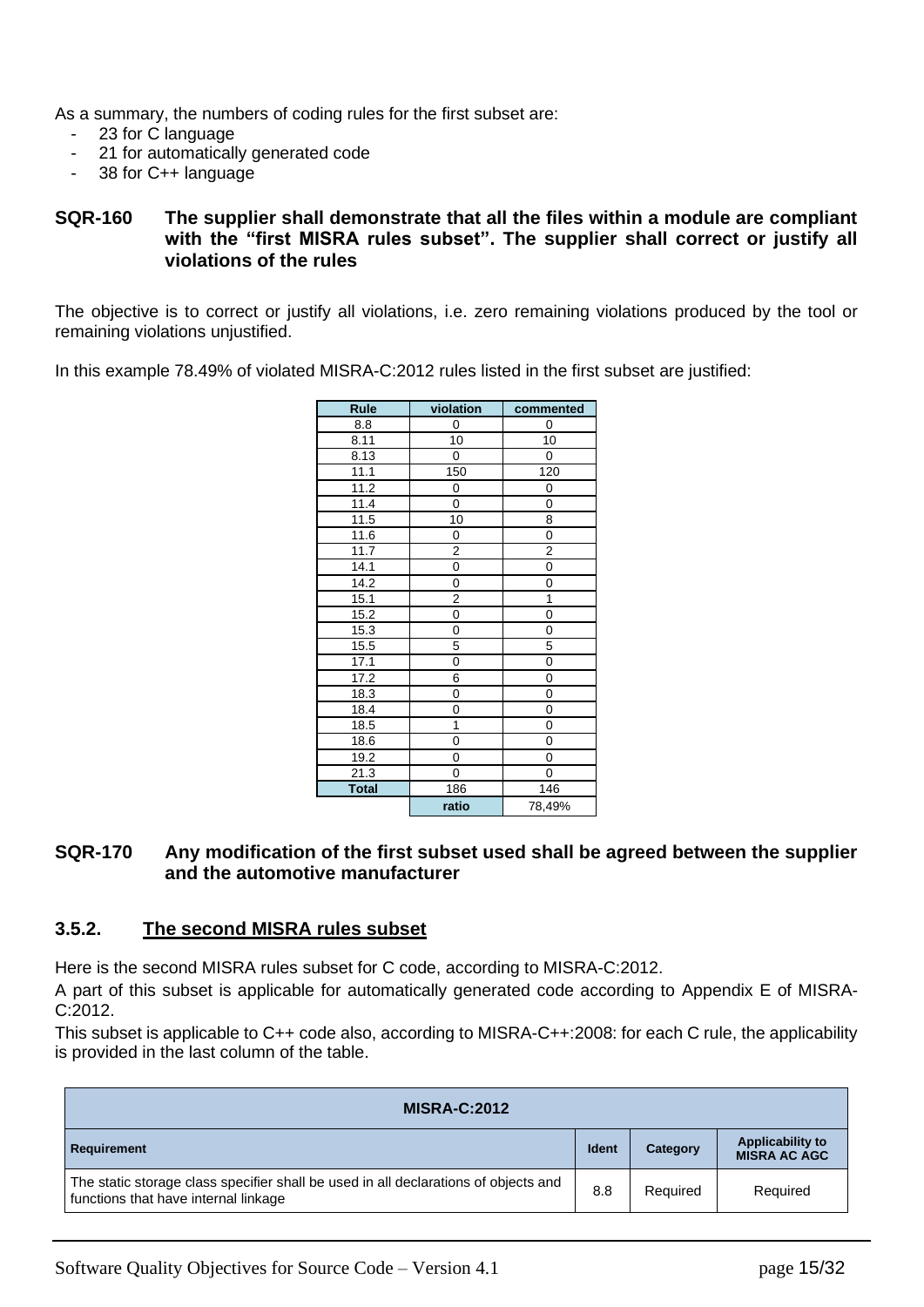| <b>MISRA-C:2012</b>                                                                                                                           |              |          |                                                |  |  |  |
|-----------------------------------------------------------------------------------------------------------------------------------------------|--------------|----------|------------------------------------------------|--|--|--|
| <b>Requirement</b>                                                                                                                            | <b>Ident</b> | Category | <b>Applicability to</b><br><b>MISRA AC AGC</b> |  |  |  |
| When an array with external linkage is declared, its size should be explicitly<br>specified                                                   | 8.11         | Advisory | Advisory                                       |  |  |  |
| A pointer should point to a const-qualified type whenever possible                                                                            | 8.13         | Advisory | Advisory                                       |  |  |  |
| Conversions shall not be performed between a pointer to a function and any<br>other type                                                      | 11.1         | Required | Required                                       |  |  |  |
| Conversions shall not be performed between a pointer to an incomplete type and<br>any other type                                              | 11.2         | Required | Required                                       |  |  |  |
| A conversion should not be performed between a pointer to object and an<br>integer type                                                       | 11.4         | Advisory | Advisory                                       |  |  |  |
| A conversion should not be performed from pointer to void into pointer to object                                                              | 11.5         | Advisory | Advisory                                       |  |  |  |
| A cast shall not be performed between pointer to void and an arithmetic type                                                                  | 11.6         | Required | Required                                       |  |  |  |
| A cast shall not be performed between pointer to object and a non-integer<br>arithmetic type                                                  | 11.7         | Required | Required                                       |  |  |  |
| A cast shall not remove any const or volatile qualification from the type pointed<br>to by a pointer                                          | 11.8         | Required | Required                                       |  |  |  |
| The precedence of operators within expressions should be made explicit                                                                        | 12.1         | Advisory | Advisory                                       |  |  |  |
| The comma operator should not be used                                                                                                         | 12.3         | Advisory | Advisory                                       |  |  |  |
| The value of an expression and its persistent side effects shall be the same<br>under all permitted evaluation orders                         | 13.2         | Required | Required                                       |  |  |  |
| The result of an assignment operator should not be used                                                                                       | 13.4         | Advisory | Advisory                                       |  |  |  |
| A loop counter shall not have essentially floating type                                                                                       | 14.1         | Required | Advisory                                       |  |  |  |
| A for loop shall be well-formed                                                                                                               | 14.2         | Required | N/A                                            |  |  |  |
| The controlling expression of an if statement and the controlling expression of an<br>iteration-statement shall have essentially Boolean type | 14.4         | Required | Required                                       |  |  |  |
| The goto statement should not be used                                                                                                         | 15.1         | Advisory | Advisory                                       |  |  |  |
| The goto statement shall jump to a label declared later in the same function                                                                  | 15.2         | Required | Advisory                                       |  |  |  |
| Any label referenced by a goto statement shall be declared in the same block, or<br>in any block enclosing the goto statement                 | 15.3         | Required | Advisory                                       |  |  |  |
| A function should have a single point of exit at the end                                                                                      | 15.5         | Advisory | Advisory                                       |  |  |  |
| The body of an iteration- statement or a selection- statement shall be a<br>compound-statement                                                | 15.6         | Required | Required                                       |  |  |  |
| All if  else if constructs shall be terminated with an else statement                                                                         | 15.7         | Required | N/A                                            |  |  |  |
| Every switch statement shall have a default label                                                                                             | 16.4         | Required | Advisory                                       |  |  |  |
| A default label shall appear as either the first or the last switch label of a switch<br>statement                                            | 16.5         | Required | Advisory                                       |  |  |  |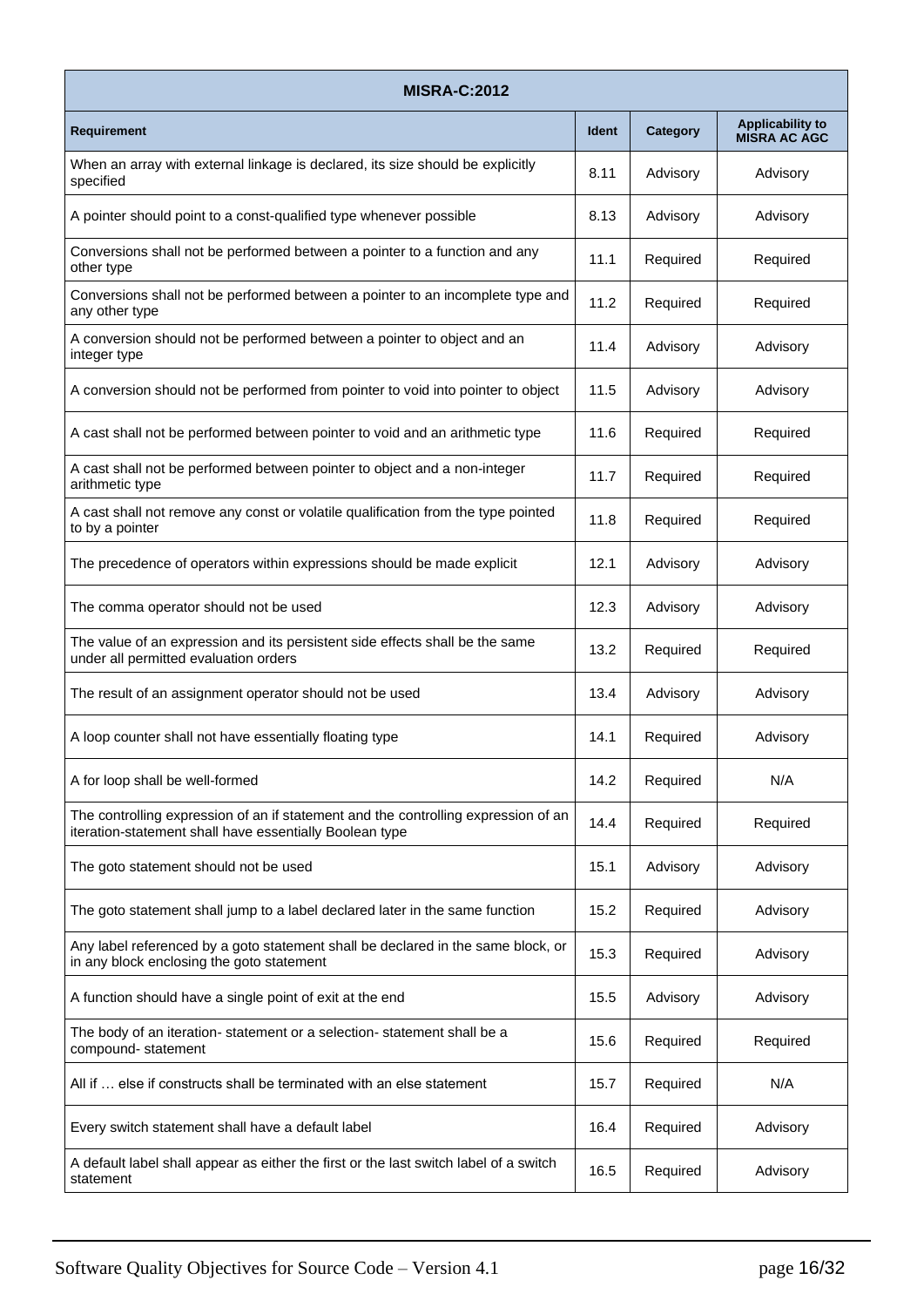| <b>MISRA-C:2012</b>                                                                                                                                |              |          |                                                |
|----------------------------------------------------------------------------------------------------------------------------------------------------|--------------|----------|------------------------------------------------|
| <b>Requirement</b>                                                                                                                                 | <b>Ident</b> | Category | <b>Applicability to</b><br><b>MISRA AC AGC</b> |
| The features of <starg.h> shall not be used</starg.h>                                                                                              | 17.1         | Required | Required                                       |
| Functions shall not call themselves, either directly or indirectly                                                                                 | 17.2         | Required | Required                                       |
| All exit paths from a function with non-void return type shall have an explicit<br>return statement with an expression                             | 17.4         | Required | Required                                       |
| The relational operators $>$ , $>=$ , $<$ and $<=$ shall not be applied to objects of pointer<br>type except where they point into the same object | 18.3         | Required | Required                                       |
| The $+$ , $-$ , $+$ = and $-$ operators should not be applied to an expression of pointer<br>type                                                  | 18.4         | Advisory | Required                                       |
| Declarations should contain no more than two levels of pointer nesting                                                                             | 18.5         | Advisory | N/A                                            |
| The address of an object with automatic storage shall not be copied to another<br>object that persists after the first object has ceased to exist  | 18.6         | Required | Required                                       |
| The union keyword should not be used                                                                                                               | 19.2         | Advisory | Advisory                                       |
| A macro shall not be defined with the same name as a keyword                                                                                       | 20.4         | Required | Required                                       |
| Tokens that look like a preprocessing directive shall not occur within a macro<br>argument                                                         | 20.6         | Required | Required                                       |
| Expressions resulting from the expansion of macro parameters shall be<br>enclosed in parentheses                                                   | 20.7         | Required | Required                                       |
| All identifiers used in the controlling expression of #if or #elif preprocessing<br>directives shall be #define'd before evaluation                | 20.9         | Required | Required                                       |
| A macro parameter immediately following a # operator shall not immediately be<br>followed by a ## operator                                         | 20.11        | Required | Required                                       |
| The memory allocation and deallocation functions of <stdlib.h> shall not be used</stdlib.h>                                                        | 21.3         | Required | Required                                       |

In case of C++ code, the above list is completed by the following subset of MISRA-C++:2008:

| <b>MISRA-C++:2008</b>                                                                                          |              |          |
|----------------------------------------------------------------------------------------------------------------|--------------|----------|
| <b>Requirement</b>                                                                                             | <b>Ident</b> | Category |
| Identifiers declared in an inner scope shall not hide an identifier declared in an outer scope.                | $2 - 10 - 2$ | Required |
| When an array is declared, its size shall either be stated explicitly or defined implicitly by initialization. | $3 - 1 - 3$  | Required |
| The One Definition Rule shall not be violated.                                                                 | $3 - 3 - 2$  | Required |
| An identifier declared to be an object or type shall be defined in a block that minimizes its visibility.      | $3 - 4 - 1$  | Required |
| typedefs that indicate size and signedness should be used in place of the basic numerical types.               | $3-9-2$      | Advisory |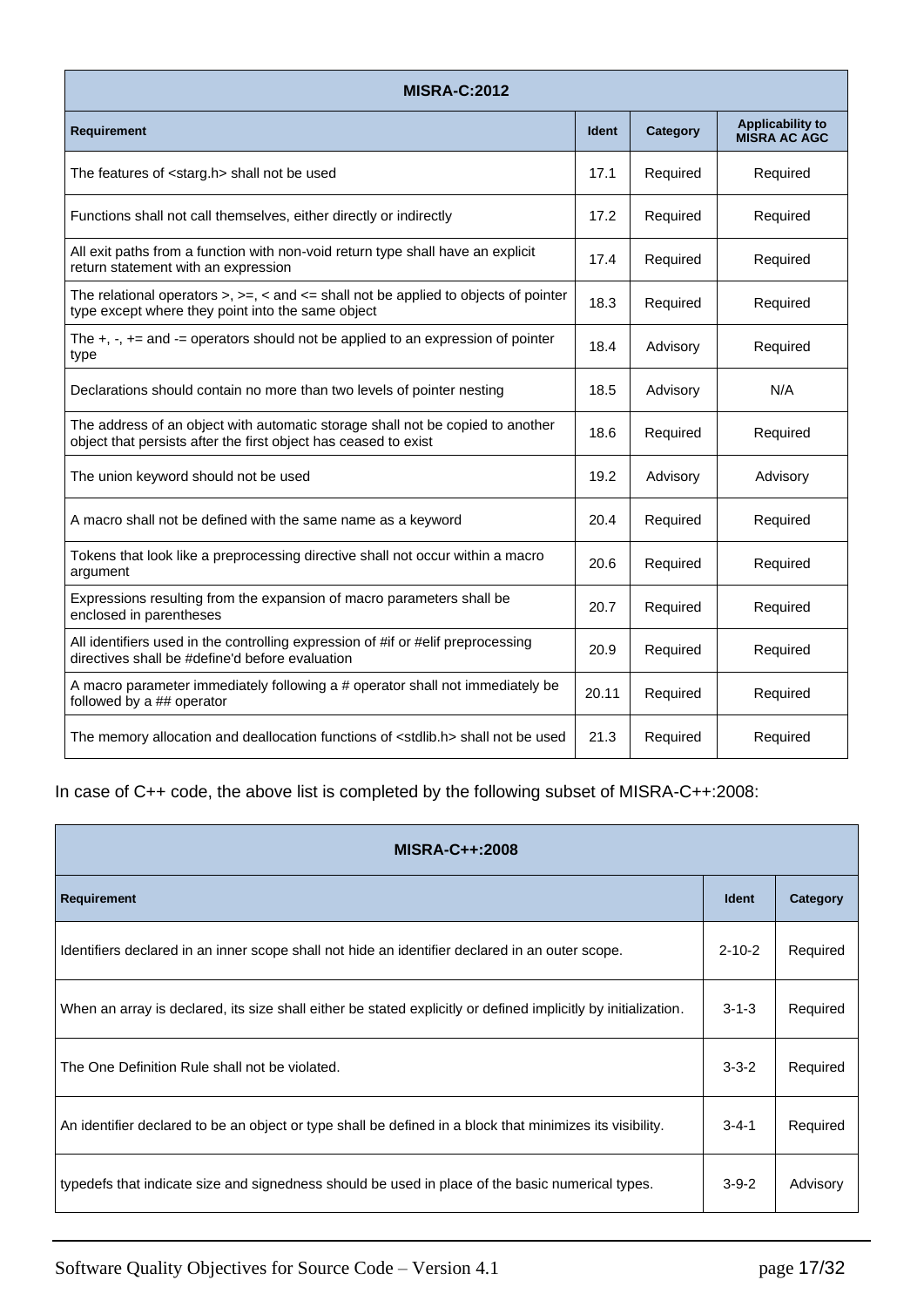| The underlying bit representations of floating-point values shall not be used.                                                                                                                                                                    | $3 - 9 - 3$  | Required |
|---------------------------------------------------------------------------------------------------------------------------------------------------------------------------------------------------------------------------------------------------|--------------|----------|
| Expressions with type bool shall not be used as operands to built-in operators other than the<br>assignment operator =, the logical operators &&,   , !, the equality operators == and !=, the unary &<br>operator, and the conditional operator. | 4-5-1        | Required |
| Limited dependence should be placed on C++ operator precedence rules in expressions.                                                                                                                                                              | $5 - 0 - 2$  | Advisory |
| There shall be no explicit floating-integral conversions of a cvalue expression.                                                                                                                                                                  | $5 - 0 - 7$  | Required |
| An explicit integral or floating-point conversion shall not increase the size of the underlying type of a<br>cvalue expression.                                                                                                                   | $5 - 0 - 8$  | Required |
| An explicit integral conversion shall not change the signedness of the underlying type of a cvalue<br>expression.                                                                                                                                 | $5 - 0 - 9$  | Required |
| If the bitwise operators ~ and << are applied to an operand with an underlying type of unsigned char or<br>unsigned short, the result shall be immediately cast to the underlying type of the operand.                                            | $5 - 0 - 10$ | Required |
| The condition of an if-statement and the condition of an iteration-statement shall have type bool.                                                                                                                                                | $5 - 0 - 13$ | Required |
| Array indexing shall be the only form of pointer arithmetic.                                                                                                                                                                                      | $5 - 0 - 15$ | Required |
| $\Rightarrow$ , $\Rightarrow$ , $\le$ , $\le$ shall not be applied to objects of pointer type, except where they point to the same array.                                                                                                         | $5 - 0 - 18$ | Required |
| The declaration of objects shall contain no more than two levels of pointer indirection.                                                                                                                                                          | $5 - 0 - 19$ | Required |
| Each operand of a logical && or    shall be a postfix - expression.                                                                                                                                                                               | $5 - 2 - 1$  | Required |
| A pointer to a virtual base class shall only be cast to a pointer to a derived class by means of<br>dynamic_cast.                                                                                                                                 | $5 - 2 - 2$  | Required |
| A cast shall not remove any const or volatile qualification from the type of a pointer or reference.                                                                                                                                              | $5 - 2 - 5$  | Required |
| A cast shall not convert a pointer to a function to any other pointer type, including a pointer to function<br>type.                                                                                                                              | $5 - 2 - 6$  | Required |
| An object with pointer type shall not be converted to an unrelated pointer type, either directly or<br>indirectly.                                                                                                                                | $5 - 2 - 7$  | Required |
| An object with integer type or pointer to void type shall not be converted to an object with pointer type.                                                                                                                                        | $5 - 2 - 8$  | Required |
| A cast should not convert a pointer type to an integral type.                                                                                                                                                                                     | $5 - 2 - 9$  | Advisory |
| The comma operator, && operator and the    operator shall not be overloaded.                                                                                                                                                                      | $5 - 2 - 11$ | Required |
| The unary minus operator shall not be applied to an expression whose underlying type is unsigned.                                                                                                                                                 | $5 - 3 - 2$  | Required |
| The unary & operator shall not be overloaded.                                                                                                                                                                                                     | $5 - 3 - 3$  | Required |
| The comma operator shall not be used.                                                                                                                                                                                                             | $5 - 18 - 1$ | Required |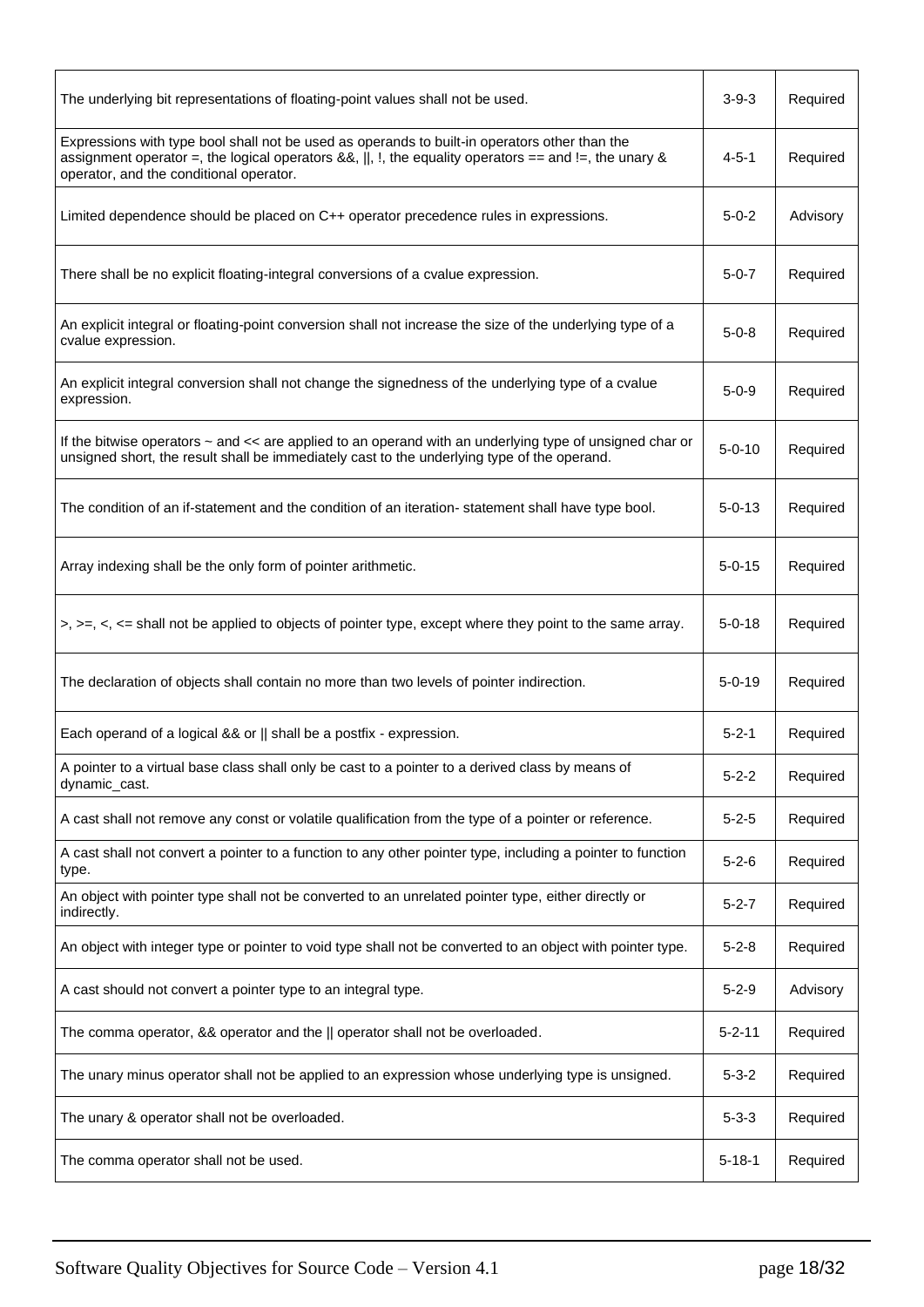| Assignment operators shall not be used in sub-expressions.                                                                                                      | $6 - 2 - 1$  | Required |
|-----------------------------------------------------------------------------------------------------------------------------------------------------------------|--------------|----------|
| Floating-point expressions shall not be directly or indirectly tested for equality or inequality.                                                               | $6 - 2 - 2$  | Required |
| The statement forming the body of a switch, while, do  while or for statement shall be a compound<br>statement.                                                 | $6 - 3 - 1$  | Required |
| All if  else if constructs shall be terminated with an else clause.                                                                                             | $6 - 4 - 2$  | Required |
| The final clause of a switch statement shall be the default-clause.                                                                                             | $6 - 4 - 6$  | Required |
| A for loop shall contain a single loop-counter which shall not have floating type.                                                                              | $6 - 5 - 1$  | Required |
| If loop-counter is not modified by -- or ++, then, within condition, the loop-counter shall only be used as<br>an operand to $\lt =, \lt, >$ or $\gt =.$        | $6 - 5 - 2$  | Required |
| The loop-counter shall not be modified within condition or statement.                                                                                           | $6 - 5 - 3$  | Required |
| The loop-counter shall be modified by one of: --, ++, -=n, or +=n; where n remains constant for the<br>duration of the loop.                                    | $6 - 5 - 4$  | Required |
| Any label referenced by a goto statement shall be declared in the same block, or in a block enclosing<br>the goto statement.                                    | $6 - 6 - 1$  | Required |
| The goto statement shall jump to a label declared later in the same function body.                                                                              | $6 - 6 - 2$  | Required |
| For any iteration statement there shall be no more than one break or goto statement used for loop<br>termination.                                               | $6 - 6 - 4$  | Required |
| A function shall have a single point of exit at the end of the function.                                                                                        | $6 - 6 - 5$  | Required |
| A function shall not return a reference or a pointer to an automatic variable (including parameters),<br>defined within the function.                           | $7 - 5 - 1$  | Required |
| The address of an object with automatic storage shall not be assigned to another object that may<br>persist after the first object has ceased to exist.         | $7 - 5 - 2$  | Required |
| Functions should not call themselves, either directly or indirectly.                                                                                            | $7 - 5 - 4$  | Advisory |
| Functions shall not be defined using the ellipsis notation.                                                                                                     | $8 - 4 - 1$  | Required |
| All exit paths from a function with non-void return type shall have an explicit return statement with an<br>expression.                                         | $8 - 4 - 3$  | Required |
| A function identifier shall either be used to call the function or it shall be preceded by &.                                                                   | 8-4-4        | Required |
| Braces shall be used to indicate and match the structure in the non- zero initialization of arrays and<br>structures.                                           | $8 - 5 - 2$  | Required |
| In an enumerator list, the = construct shall not be used to explicitly initialize members other than the<br>first, unless all items are explicitly initialized. | $8 - 5 - 3$  | Required |
| Unions shall not be used.                                                                                                                                       | $9 - 5 - 1$  | Required |
| A base class shall only be declared virtual if it is used in a diamond hierarchy.                                                                               | $10 - 1 - 2$ | Required |
| An accessible base class shall not be both virtual and non-virtual in the same hierarchy.                                                                       | $10 - 1 - 3$ | Required |
| There shall be no more than one definition of each virtual function on each path through the inheritance<br>hierarchy.                                          | $10 - 3 - 1$ | Required |
| Each overriding virtual function shall be declared with the virtual keyword.                                                                                    | $10 - 3 - 2$ | Required |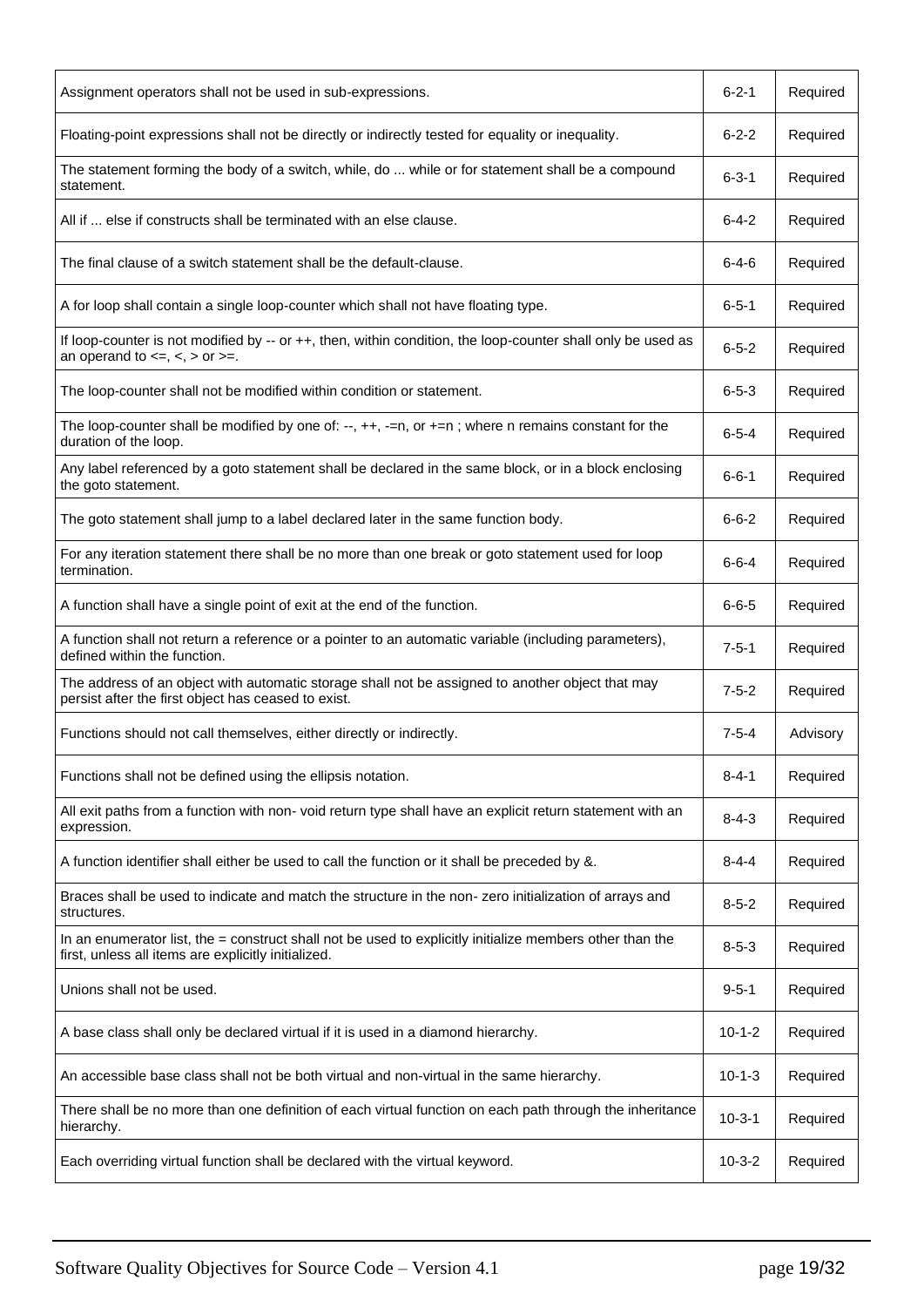| A virtual function shall only be overridden by a pure virtual function if it is itself declared as pure virtual.                                                                                          | $10 - 3 - 3$ | Required |
|-----------------------------------------------------------------------------------------------------------------------------------------------------------------------------------------------------------|--------------|----------|
| Member data in non- POD class types shall be private.                                                                                                                                                     | $11 - 0 - 1$ | Required |
| An object's dynamic type shall not be used from the body of its constructor or destructor.                                                                                                                | $12 - 1 - 1$ | Required |
| The copy assignment operator shall be declared protected or private in an abstract class.                                                                                                                 | $12 - 8 - 2$ | Required |
| Control shall not be transferred into a try or catch block using a goto or a switch statement.                                                                                                            | $15 - 0 - 3$ | Required |
| An empty throw (throw;) shall only be used in the compound- statement of a catch handler.                                                                                                                 | $15 - 1 - 3$ | Required |
| Handlers of a function-try-block implementation of a class constructor or destructor shall not reference<br>non-static members from this class or its bases.                                              | $15 - 3 - 3$ | Required |
| A class type exception shall always be caught by reference.                                                                                                                                               | $15 - 3 - 5$ | Required |
| Where multiple handlers are provided in a single try-catch statement or function-try-block for a derived<br>class and some or all of its bases, the handlers shall be ordered most-derived to base class. | $15 - 3 - 6$ | Required |
| Where multiple handlers are provided in a single try-catch statement or function-try-block, any ellipsis<br>(catch-all) handler shall occur last.                                                         | $15 - 3 - 7$ | Required |
| If a function is declared with an exception-specification, then all declarations of the same function (in<br>other translation units) shall be declared with the same set of type-ids.                    | 15-4-1       | Required |
| A class destructor shall not exit with an exception.                                                                                                                                                      | $15 - 5 - 1$ | Required |
| Where a function's declaration includes an exception-specification, the function shall only be capable of<br>throwing exceptions of the indicated type(s).                                                | $15 - 5 - 2$ | Required |
| Arguments to a function-like macro shall not contain tokens that look like preprocessing directives.                                                                                                      | $16 - 0 - 5$ | Required |
| In the definition of a function-like macro, each instance of a parameter shall be enclosed in<br>parentheses, unless it is used as the operand of # or ##.                                                | $16 - 0 - 6$ | Required |
| Undefined macro identifiers shall not be used in #if or #elif preprocessor directives, except as operands<br>to the defined operator.                                                                     | $16 - 0 - 7$ | Required |
| C++ macros shall only be used for: include guards, type qualifiers, or storage class specifiers.                                                                                                          | $16 - 2 - 2$ | Required |
| There shall be at most one occurrence of the # or ## operators in a single macro definition.                                                                                                              | 16-3-1       | Required |
| Dynamic heap memory allocation shall not be used.                                                                                                                                                         | $18 - 4 - 1$ | Required |

As a summary, the numbers of coding rules for the first subset are:

- 39 for C language
- 36 for automatically generated code
- 72 for C++ language

#### <span id="page-19-0"></span>**SQR-180 The supplier shall demonstrate that all the files within a module are compliant with the "second MISRA rules subset". The supplier shall correct or justify all violations of the rules**

The objective is to correct or justify all violations, i.e. zero remaining violations produced by the tool or remaining violations unjustified.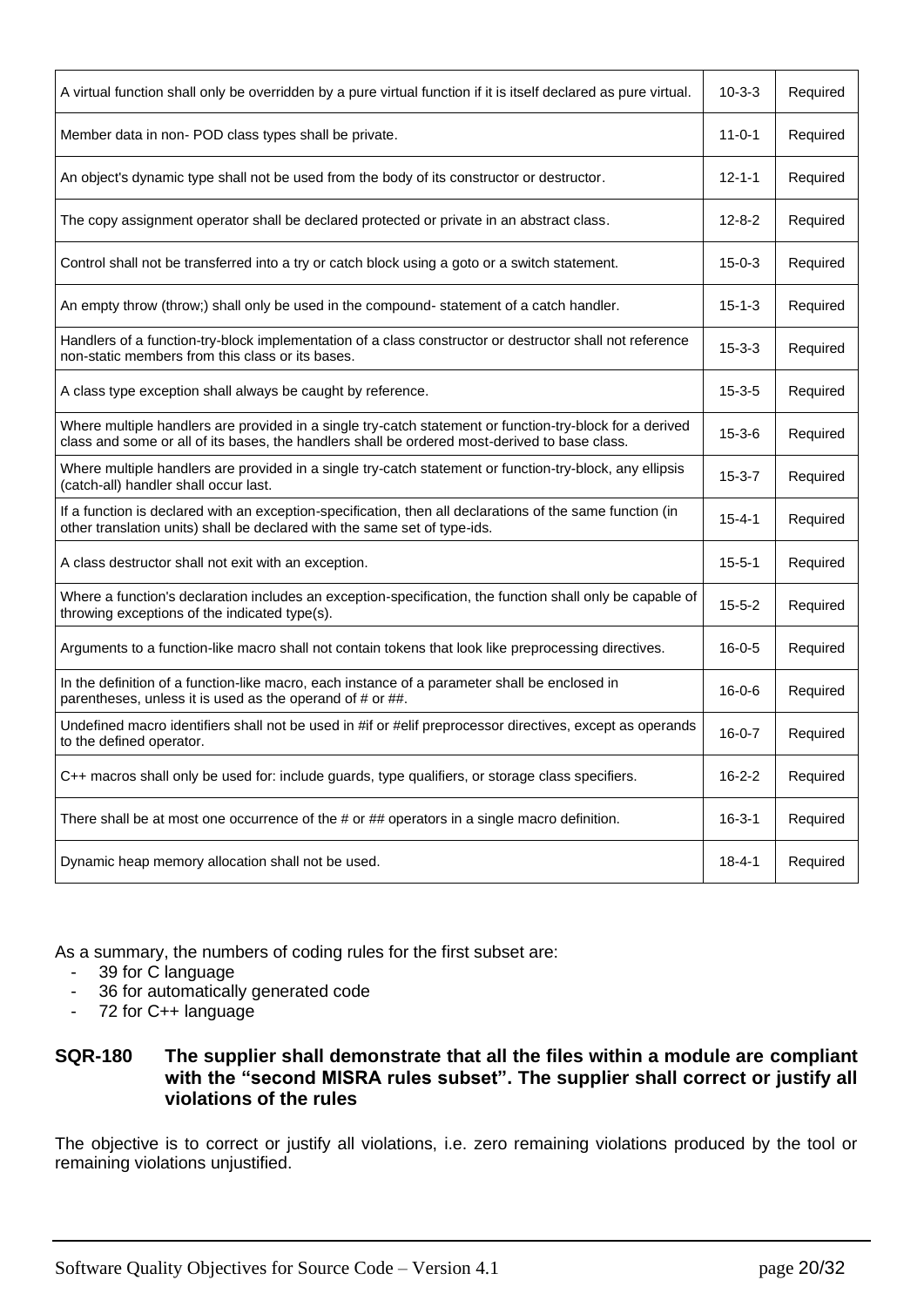<span id="page-20-3"></span>**SQR-190 Any modification of the second subset used shall be agreed between the supplier and the automotive manufacturer**

#### <span id="page-20-0"></span>**3.6. Systematic runtime errors**

- <span id="page-20-1"></span>**SQR-200 The supplier shall demonstrate that for all files within a module a review of systematic runtime errors has been performed and that errors which have not been corrected are justified, for the following categories:**
	- Out-of-bounds array access
	- Division by zero
	- Read access to non-initialized data
	- Function returning non initialized value
	- Integer overflow
	- Float overflow
	- De-referencing through null or out-of-bounds pointer
	- Usage (read or dereference) of a non-initialized pointer
	- Shift amount in 0..31 (0..63) and left operand of left shift is negative
	- Wrong type for argument passed to a function pointer
	- Wrong number of arguments passed to a function pointer
	- Wrong return type of a function or a function pointer
	- Wrong return type of an arithmetic function
	- Non null this-pointer (C++ application only)
	- Positive array size (C++ application only)
	- Incorrect typeid argument  $(C++$  application only)
	- Incorrect dynamic cast on pointer (C++ application only)
	- Incorrect dynamic cast on reference (C++ application only)
	- Invalid pointer to member (C++ application only)
	- Call of pure virtual function (C++ application only)
	- Incorrect type for this-pointer (C++ application only)

#### <span id="page-20-2"></span>**SQR-210 For each kind of runtime error the supplier shall justify the method and the process applied during the development phase to ensure the error's absence**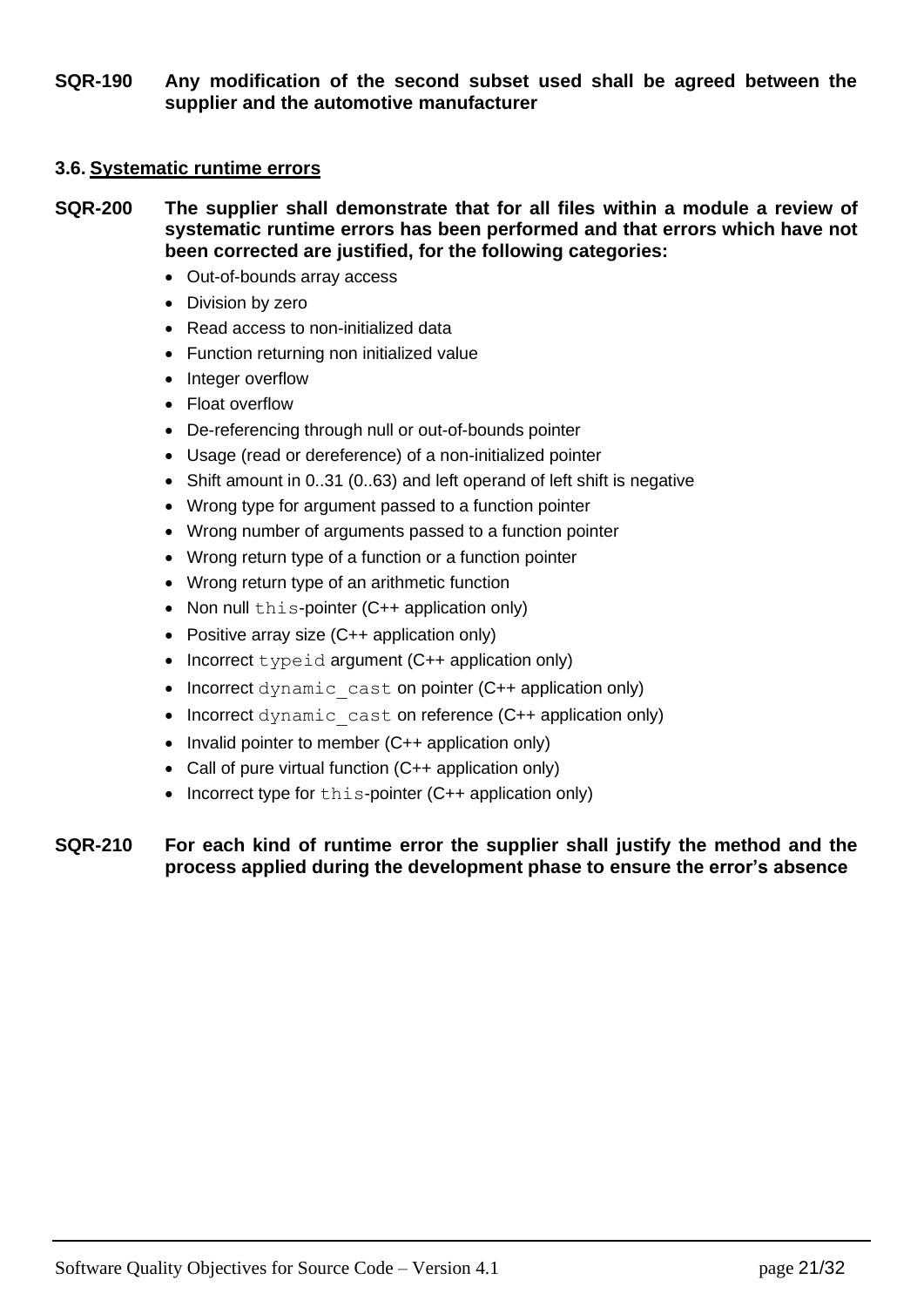### <span id="page-21-0"></span>**3.7. Non terminating function calls and loops**

#### <span id="page-21-2"></span>**SQR-220 The supplier shall justify the method and the process applied during the development phase to ensure the absence of non terminating calls and loops**

Note: if the code intentionally contains:

- Non terminating loops like 'while(1)' or 'for(;;)'
- Non terminating of calls like 'exit', 'stop', 'My\_Non\_Returning\_Function'

these should be justified.

#### <span id="page-21-1"></span>**3.8. Unreachable branches**

#### <span id="page-21-3"></span>**SQR-230 The supplier shall demonstrate that files do not contain any unjustified dead code branches**

Note: all defensive code and dead code intentionally contained in the application shall be justified.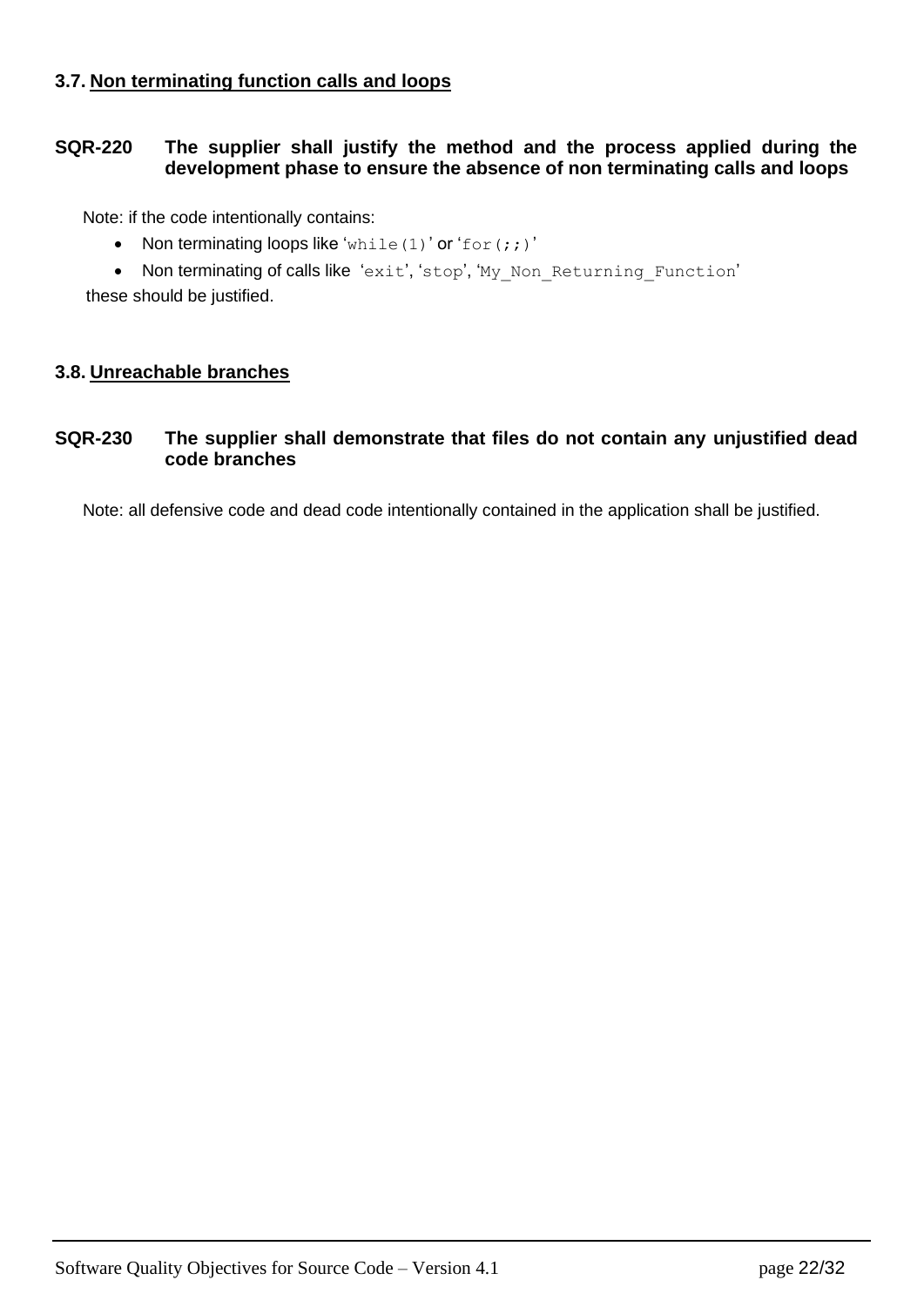#### <span id="page-22-0"></span>**3.9. Potential runtime errors**

- <span id="page-22-1"></span>**SQR-240 The supplier shall demonstrate that for all files within a module, a review of potential runtime errors with review coverage level 1 (lowest) has been performed and that potential errors which have not been corrected are justified.** See second column in table below.
- <span id="page-22-2"></span>**SQR-250 The supplier shall demonstrate that for all files within a module, a review of potential runtime errors with review coverage level 2 (medium) has been performed and that potential errors which have not been corrected are justified.** See third column in table below.
- <span id="page-22-3"></span>**SQR-260 The supplier shall demonstrate that for all files within a module, a review of potential runtime errors with review coverage level 3 (highest) has been performed and that potential errors which have not been corrected are justified.** See last column in table below.

**For each SQR, the supplier shall at least reach the following objectives identified in corresponding columns:**

| <b>Potential runtime error</b>                                        | <b>SQR-240</b> | <b>SQR-250</b> | <b>SQR-260</b> |
|-----------------------------------------------------------------------|----------------|----------------|----------------|
| Out-of-bounds array access                                            | 80%            | 90%            | 100%           |
| Division by zero                                                      | 80%            | 90%            | 100%           |
| Read access to local non-initialized data                             | 80%            | 90%            | 100%           |
| Read access to non local non-initialized data                         | 60%            | 70%            | 80%            |
| Function returning non initialized value                              | 80%            | 90%            | 100%           |
| Integer overflow                                                      | 60%            | 80%            | 100%           |
| Float overflow                                                        | 60%            | 80%            | 100%           |
| De-referencing through null or out-of-bounds pointers                 | 60%            | 70%            | 80%            |
| Usage (read or dereference) of a non-initialized pointer              | 60%            | 70%            | 80%            |
| Shift amount in 031 (0.63) and left operand of left shift is negative | 80%            | 90%            | 100%           |
| Wrong type for argument passed to a function pointer                  | 60%            | 80%            | 100%           |
| Wrong number of arguments passed to a function pointer                | 60%            | 80%            | 100%           |
| Wrong return type of a function or a function pointer                 | 60%            | 80%            | 100%           |
| Wrong return type for arithmetic functions                            | 60%            | 80%            | 100%           |
| Non null this-pointer (C++ application only)                          | 50%            | 70%            | 90%            |
| Positive array size (C++ application only)                            | 50%            | 70%            | 90%            |
| Incorrect typeid argument (C++ application only)                      | 50%            | 70%            | 90%            |
| Incorrect dynamic cast on pointer (C++ application only)              | 50%            | 70%            | 90%            |
| Incorrect dynamic cast on reference (C++ application only)            | 50%            | 70%            | 90%            |
| Invalid pointer to member (C++ application only)                      | 50%            | 70%            | 90%            |
| Call of pure virtual function (C++ application only)                  | 50%            | 70%            | 90%            |
| Incorrect type for this-pointer (C++ application only)                | 50%            | 70%            | 90%            |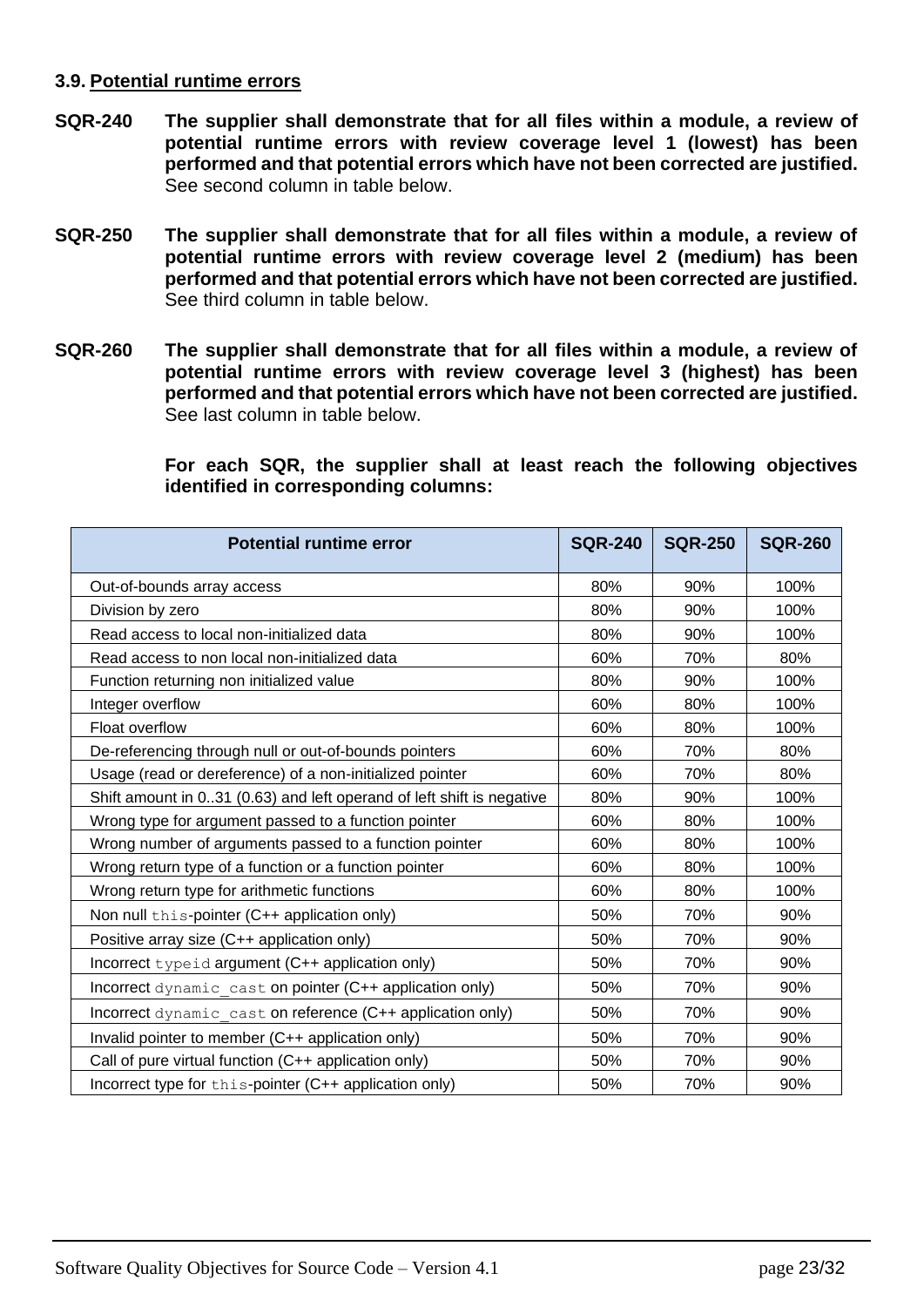## <span id="page-23-1"></span><span id="page-23-0"></span>**SQR-270 The supplier shall provide for each module the data flow analysis results**

This shall contain at least:

- Component call tree
- Dictionary containing read/write accesses to global variables
- List of shared variables and their associated concurrent access protection (if any)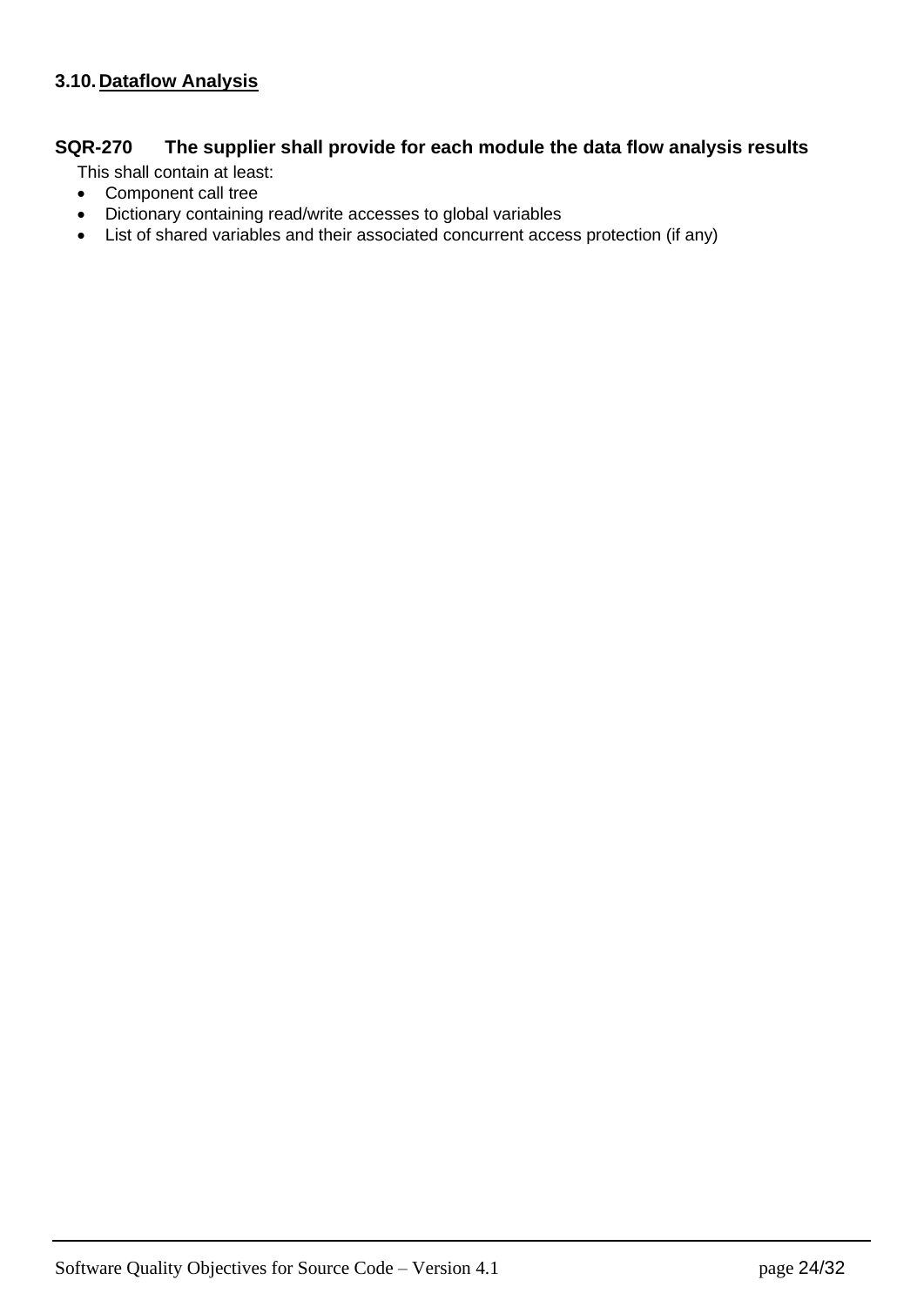### <span id="page-24-0"></span>**4. REQUIREMENT MAPPING WITH ISO 26262-6:2018**

#### <span id="page-24-1"></span>**4.1. Purpose and scope**

This section describes a possible way to fulfill some ISO 26262:2018 part 6 objectives at the software level.

It provides guidance for compliance with methods defined by ISO 26262-6:2018. It describes how and in which detail to comply with ISO requirements, includes methods to verify code, and traces with ISO 26262-6:2018 tables and paragraphs.

#### <span id="page-24-2"></span>**4.2. Summary**

The table below summarizes the proposed mapped sections or tables of ISO 26262-6:2018 with SQR groups. It also summarizes in the comment column what the SQO document can help achieving in context of the ISO 26262-6:2018 verification process.

The mapping with the ISO standard can be of two different kinds:

- Mapping with tables: the SQR can trace with some specific methods of the tables.
- Mapping with sections: the SQR can help address part of the requirements of the sections.

The proposed requirements which the document helps to fulfill are the following:

- Avoid non-deterministic, implementation-defined, or undefined behavior.
- Achieve non functional requirement such as software robustness.

|                       | ISO 26262-6:2018<br>section                                                   | <b>ISO</b> ref    | <b>SQR</b>                           | <b>Comment</b>                                                                                                                                                                                                                                                                                                                                                                                                              |
|-----------------------|-------------------------------------------------------------------------------|-------------------|--------------------------------------|-----------------------------------------------------------------------------------------------------------------------------------------------------------------------------------------------------------------------------------------------------------------------------------------------------------------------------------------------------------------------------------------------------------------------------|
|                       | #5. General topics for<br>the product<br>development at the<br>software level | Table 1           | 140 to 190<br>270                    | The application of these SQRs can help support the<br>correctness of the design and implementation                                                                                                                                                                                                                                                                                                                          |
| Mapping with tables   | #8. Software unit<br>design and<br>implementation                             | Table 6           | 50 to 80<br>140 to 200<br>240 to 270 | The application of the SQO document enables to<br>comply with the requirements defined in table 6                                                                                                                                                                                                                                                                                                                           |
|                       | #9. Software unit<br>verification                                             | Table 7           | 70<br>110 to 190<br>200 to 270       | The application of the SQO document enables to<br>comply with the requirements defined in table 7                                                                                                                                                                                                                                                                                                                           |
|                       | #10. Software<br>integration and<br>verification                              | Table<br>10       | 70<br>110 to 190<br>200 to 270       | The application of the SQO document enables to<br>comply with the requirements defined in table 10                                                                                                                                                                                                                                                                                                                          |
|                       | #9. Software unit<br>testing                                                  | Section<br>9.4.2  | 200 to 270<br>٠                      | The application of the SQO document enables to<br>reduce unit tests, such as<br>absence of unintended functionality;<br>robustness:<br>The note h of Table 7 mentions the need to detect<br>errors in case of "corrupting values of variables". This<br>is covered by SQR-200 to SQR-260 if full range is<br>used for inputs of the application                                                                             |
| Mapping with sections | #10. Software<br>integration and<br>verification                              | Section<br>10.4.2 | 230<br>$\bullet$                     | The application of the SQO document enables to<br>reduce integration testing, such as<br><b>Robustness</b><br>The example for 10.4.2.d mentions the need of<br>reliability due to absence of inaccessible software,<br>robustness against erroneous inputs,<br>dependability due to effective error detection and<br>handling. This is covered by SQR-200 to SQR-260 if<br>full range is used for inputs of the application |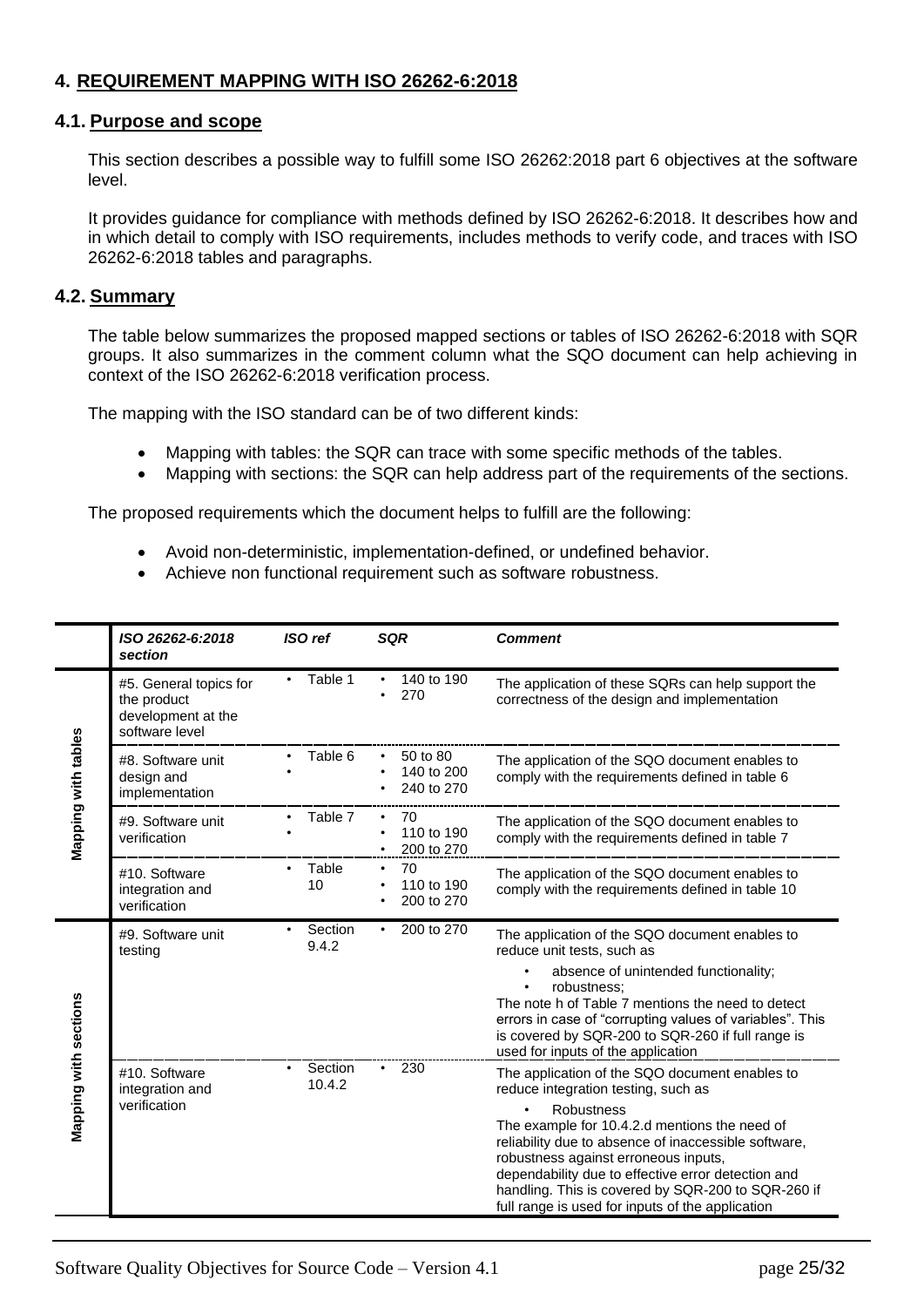### <span id="page-25-0"></span>**4.3. Details**

Note 1: in this section, MISRA-C:2012 rules are provided as examples. The equivalent mapping is available for C++ by looking at the MISRA-C++:2008 corresponding rules in section [3.5.](#page-11-0)

Note 2: all SQRs from column "Related SQRs" shall be applied to cover the corresponding ISO 26262- 6:2018 Method or Section.

#### <span id="page-25-1"></span>**4.3.1. Section 5: General topics for the product development at the software level**

|                | <b>Methods</b>                                | <b>Related SQRs</b>   | <b>Comments</b>                                                                                                                                            |
|----------------|-----------------------------------------------|-----------------------|------------------------------------------------------------------------------------------------------------------------------------------------------------|
| 1a             | Enforcement of low<br>complexity              | 140, 150              | One purpose of code metrics and their boundaries is to<br>ensure a low complexity of software                                                              |
| 1b             | Use of a language subsets                     | 160, 170, 180,<br>190 | Both MISRA subsets defined in paragraph 3.5 contain rules<br>ensuring the use of a subset of C and C++ languages.<br>For example: 12.10, 13.1, 14.4, 18.4, |
| 1 <sub>c</sub> | Enforcement of strong<br>typing               | 160, 170, 180,<br>190 | Both MISRA subsets defined in paragraph 3.5 contain rules<br>ensuring a strong typing in C and C++ languages.<br>For example: 6.3, 8.12, 11.1, 16.7, 17.5, |
| 1d             | Use of defensive<br>implementation techniques | 160, 170, 180,<br>190 | Second MISRA subset defined in paragraph 3.5 contain<br>rules ensuring defensive programming in C and C++<br>languages.<br>For example: 14.10, 15.3,       |
| 1e             | Use of well-trusted design<br>principles      | 160, 170<br>180, 190  | Both MISRA subsets defined in paragraph 3.5 contain rules<br>ensuring the use of established design principles.<br>For example: 8.7, 16.2, 16.8, 17.5,     |
| 1h             | Use of naming conventions                     | 270                   | The Data Dictionary enables to review naming conventions<br>on global variables                                                                            |
| 1i             | Concurrency aspects                           | 270                   | The data dictionary enables detection of unprotected<br>variables.                                                                                         |

Table 1 – Topics to be covered by modeling and coding quidelines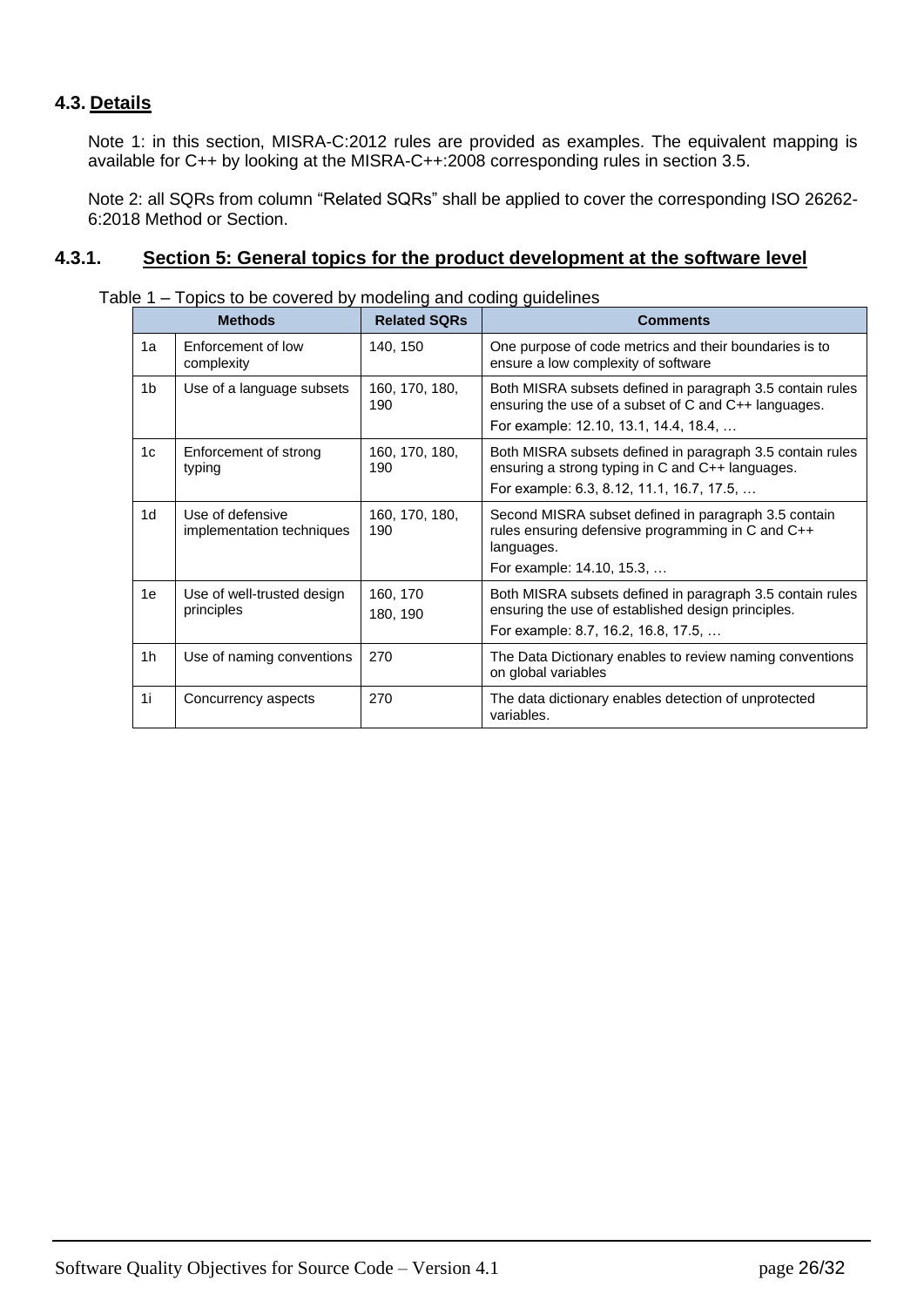# <span id="page-26-0"></span>**4.3.2. Section 8: Software unit design and implementation**

| Table 6 – Design principles for software unit design and implementation |
|-------------------------------------------------------------------------|
|-------------------------------------------------------------------------|

|                | $\mu$ e o $-$ Design principles for software unit design and implementation<br><b>Methods</b> | <b>Related SQR</b>            | <b>Comments</b>                                                                                                                                                                                                                                                                           |
|----------------|-----------------------------------------------------------------------------------------------|-------------------------------|-------------------------------------------------------------------------------------------------------------------------------------------------------------------------------------------------------------------------------------------------------------------------------------------|
| 1a             | One entry and one exit<br>point in subprograms and<br>functions                               | 160, 170                      | MISRA-C:2012 rule 15.5                                                                                                                                                                                                                                                                    |
| 1b             | No dynamic objects or<br>variables, or else online<br>test during their creation              | 160, 170                      | MISRA-C:2012 rule 21.3                                                                                                                                                                                                                                                                    |
| 1c             | Initialization of variables                                                                   | 200, 240, 250,<br>260         | This measure of the table can be traced with the runtime<br>errors results, such as<br>"Read access to local non-initialized data"<br>"Read access to non local non-initialized data"                                                                                                     |
| 1 <sub>d</sub> | No multiple use of<br>variables names                                                         | 160, 170                      | The enforcement of MISRA-C:2012 rules 5.1, 5.2, 5.3.<br>5.8 and 5.9 help detect variables with same name in<br>nested scopes                                                                                                                                                              |
| 1e             | Avoid global variables or<br>else justify their usage                                         | 160, 170,<br>180, 190,<br>270 | The Data Dictionary containing read/write accesses<br>$\bullet$<br>to global variables provided during Dataflow analysis<br>can help in implementing this rule<br>The enforcement of MISRA-C:2012 rules 8.7 and 8.9<br>can help detect variables whose scope should not be<br>global      |
| 1f             | Limited use of pointers                                                                       | 160, 170,<br>180, 190         | Both MISRA subsets defined in paragraph 3.5 contain<br>rules ensuring the use of established design principles.<br>For example: 11.1, 11.2, 11.4, 11.5, 16.7, 17.3, 17,4, 17.5,<br>17.6,                                                                                                  |
|                |                                                                                               | 200, 240, 250,<br>260         | This measure of the table can be traced with the runtime<br>errors results, such as<br>"De-referencing through null or out-of-bounds pointer<br>$\bullet$<br>"Usage (read or dereference) of a non-initialized<br>pointer"<br>Function pointer with invalid dynamic arguments             |
| 1g             | No implicit type<br>conversions                                                               | 160, 170, 180,<br>190         | Both MISRA subsets defined in paragraph 3.5 contain<br>rules ensuring the use of established design principles<br>related to Pointer Type Conversion.<br>For example: 11.1, 11.2, 11.3, 11.5<br>MISRA-C:2012 rules 10.* enforce the use of implicit<br>conversion of essential type model |
| 1 <sub>h</sub> | No hidden data flow or<br>control flow                                                        | 160, 170                      | MISRA-C:2012 rule 5.3                                                                                                                                                                                                                                                                     |
| 1i             | No unconditional jumps                                                                        | 160, 170                      | MISRA-C:2012 rule 15.1                                                                                                                                                                                                                                                                    |
| 1j             | No recursions                                                                                 | 140, 150<br>160, 170          | MISRA-C:2012 rule 17.2                                                                                                                                                                                                                                                                    |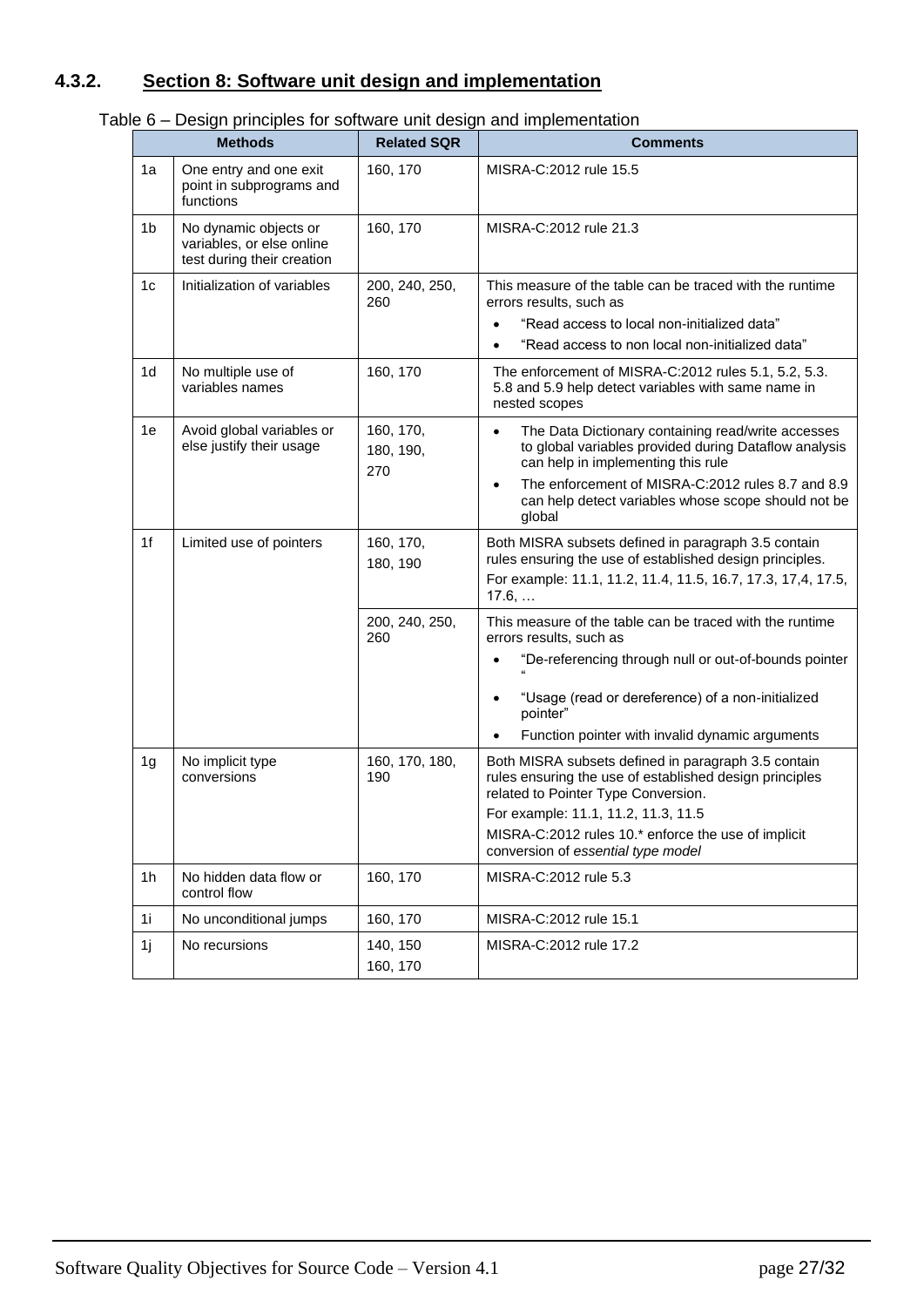### <span id="page-27-0"></span>**4.3.3. Section 9: Software unit verification**

| <b>Methods</b> | ouo ioi ooittiato ariit voriitoation                | <b>Related</b><br><b>SQR</b>  | <b>Comments</b>                                                                                                                                                                                 |
|----------------|-----------------------------------------------------|-------------------------------|-------------------------------------------------------------------------------------------------------------------------------------------------------------------------------------------------|
| 1a             | Walk-through                                        | 200, 240                      | This measure of the table can be partially supported by<br>output of SQRs 200 and 240: as soon as the list of<br>potential runtime errors is produced, it can be walked<br>through              |
| 1c             | Inspection                                          | 200, 240,<br>250, 260,<br>270 | This measure of the table can be partially supported by<br>output of SQRs 200, 240 to 260 and 270. The code can be<br>inspected with a highlight of systematic and potential<br>runtime errors. |
|                |                                                     |                               | Data Dictionary and Call Tree of the component can also<br>be inspected to detect any issue.                                                                                                    |
| 1e             | Formal verification                                 | 200, 240,<br>250, 260         | Absence of runtime errors such as divisions by zero or<br>overflows is an implicit specification of systems.                                                                                    |
|                |                                                     |                               | Proving their absence is part of proving the correctness of<br>a system against this implicit specification.                                                                                    |
|                |                                                     |                               | This method is partially covered, because C and C++ are<br>not formal notations.                                                                                                                |
| 1f             | Control flow analysis                               | 110-120                       | This measure of the table can be partially provided by<br>output of SQR 110 - 120 (application level and file level<br>description)                                                             |
|                |                                                     |                               | Remark: as mentioned in note 'c' of Table 9, this<br>requirement can be covered by using a method based on<br>Formal verification ('1d') or Semantic code analysis ('1h')                       |
| 1g             | Data flow analysis                                  | 270                           | It is the aim of SQR 270                                                                                                                                                                        |
|                |                                                     |                               | Remark: as mentioned in note 'c' of Table 9, this<br>requirement can be covered by using a method based on<br>Formal verification ('1d') or Semantic code analysis ('1h')                       |
| 1 <sub>h</sub> | Static code analysis                                | 140,                          | Complexity metrics and MISRA rules checking help to fulfill<br>this measure of the table                                                                                                        |
|                |                                                     | 160, 170,<br>180, 190         |                                                                                                                                                                                                 |
| 1i             | Static analyses based on<br>abstract interpretation | 70, 200,<br>240, 250,<br>260  | Runtime error detection by Abstract Interpretation is a<br>Semantic Code Analysis, as defined by the note 'd' of<br>Table 9.                                                                    |

|--|

If SQR 200 to 260 are fulfilled, the applicant might consider focusing the software unit testing methods listed in tables 7 (1j to 1n), 8 and 9 on the other objectives defined in section 9.4.2. These objectives are listed below for information:

- a. compliance with the requirements regarding the unit design and implementation
- b. the compliance of the source code with its design specification
- c. compliance with the specification of the hardware-software
- e. Sufficient resources to support their functionality and properties
- f. implementation of the safety measures resulting from the safety-oriented

There is no need to focus on objective d (*confidence in the absence of unintended functionality and properties*) as this objective is achieved if SQR 200 to 260 are fulfilled.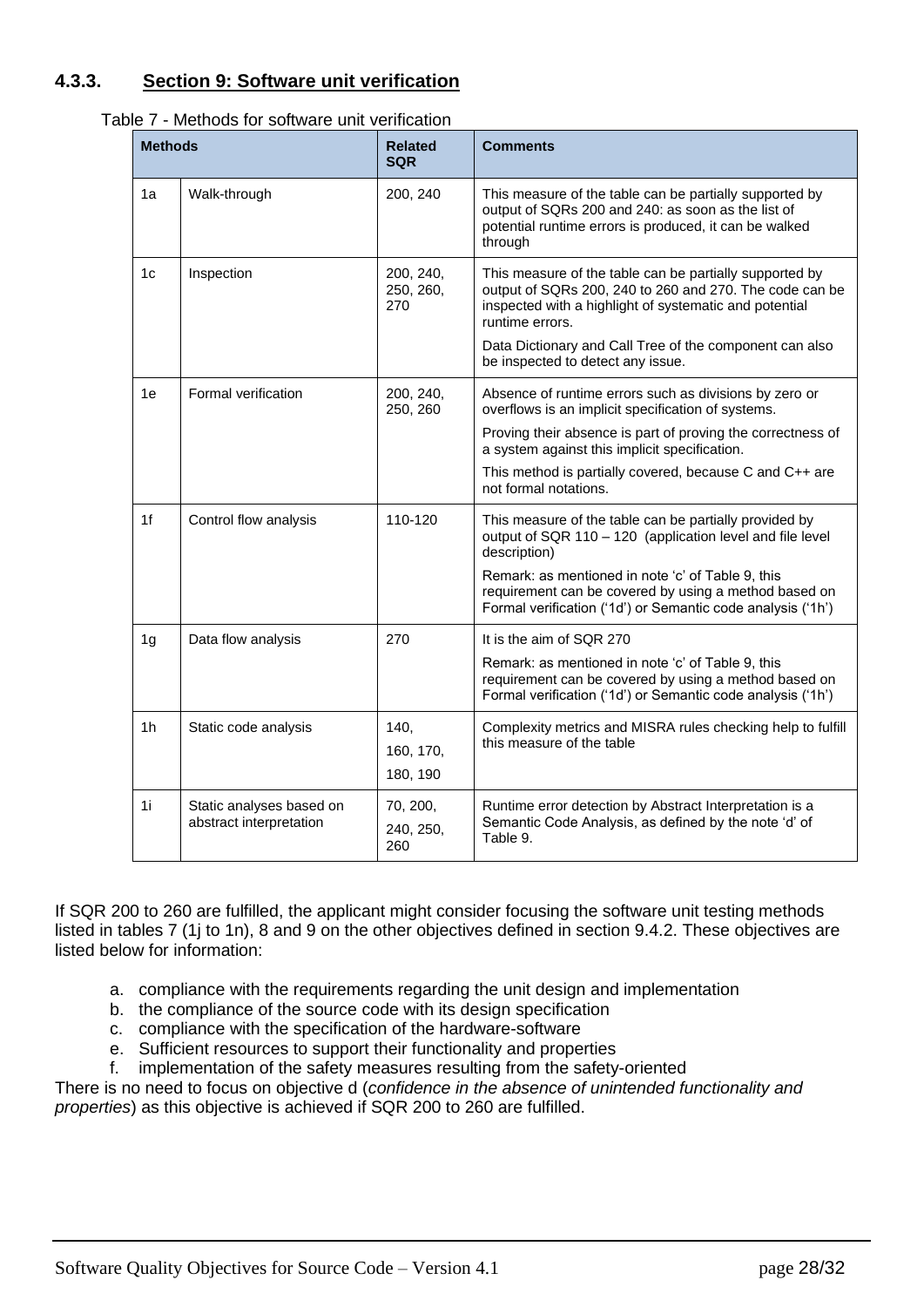### <span id="page-28-0"></span>**4.3.4. Section 10: Software integration and verification**

| <b>Methods</b> |                                                     | <b>Related</b><br><b>SQR</b>  | <b>Comments</b>                                                                                                                                                                                       |
|----------------|-----------------------------------------------------|-------------------------------|-------------------------------------------------------------------------------------------------------------------------------------------------------------------------------------------------------|
| 1f             | Verification of the control<br>flow and data flow   | 110-120                       | This measure of the table can be partially provided by<br>output of SQR 110 - 120 (application level and file level<br>description)                                                                   |
|                |                                                     |                               | Remark: as mentioned in note 'c' of Table 9, this<br>requirement can be covered by using a method based on<br>Formal verification ('1d') or Semantic code analysis ('1h')                             |
|                |                                                     | 270                           | It is the aim of SQR 270<br>Remark: as mentioned in note 'c' of Table 9, this<br>requirement can be covered by using a method based on<br>Formal verification ('1d') or Semantic code analysis ('1h') |
| 1g             | Static code analysis                                | 140.<br>160, 170,<br>180, 190 | Complexity metrics and MISRA rules checking help to fulfill<br>this measure of the table                                                                                                              |
| 1 <sub>h</sub> | Static analyses based on<br>abstract interpretation | 70, 200,<br>240, 250,<br>260  | Runtime error detection by Abstract Interpretation is a<br>Semantic Code Analysis, as defined by the note 'd' of<br>Table 9.                                                                          |

|--|

If SQR 200 to 260 are fulfilled, the applicant might consider focusing the software integration testing methods listed in tables 10 (1a to 1e), 11 and 12 on the other objectives defined in section 10.4.2. These objectives are listed below for information:

- a. compliance with the software architectural design
- b. compliance with the hardware-software interface specification
- c. the specified functionality
- e. Sufficient resources to support the functionality
- f. effectiveness of the safety measures resulting from the safety-oriented analysis

There is no need to focus on objective d (*the specified properties; EXAMPLE Reliability due to absence of inaccessible software, robustness against erroneous inputs, dependability due to effective error detection and handling*) as this objective is achieved if SQR 200 to 260 are fulfilled.

#### **4.4. Traceability SQO levels / ISO 26262-6:2018 requirements**

To ease the reading of the traceability matrix next page, the SQRs associated with each SQO level are provided again in the following table:

<span id="page-28-1"></span>

| <b>SQO level</b> | <b>SQRs</b>                                                                |
|------------------|----------------------------------------------------------------------------|
| SQQ-1            | 10, 20, 30, 40, 50, 60, 70, 80, 90, 100, 110, 120, 130, 140, 150, 160, 170 |
| SQO-2            | Idem SQO-1, 200, 210, 220                                                  |
| SQQ-3            | Idem SQO-2, 230                                                            |
| SQO-4            | Idem SQO-3, 240                                                            |
| SQO-5            | Idem SQO-4, 180, 190, 250                                                  |
| SQO-6            | Idem SQO-5, 260, 270                                                       |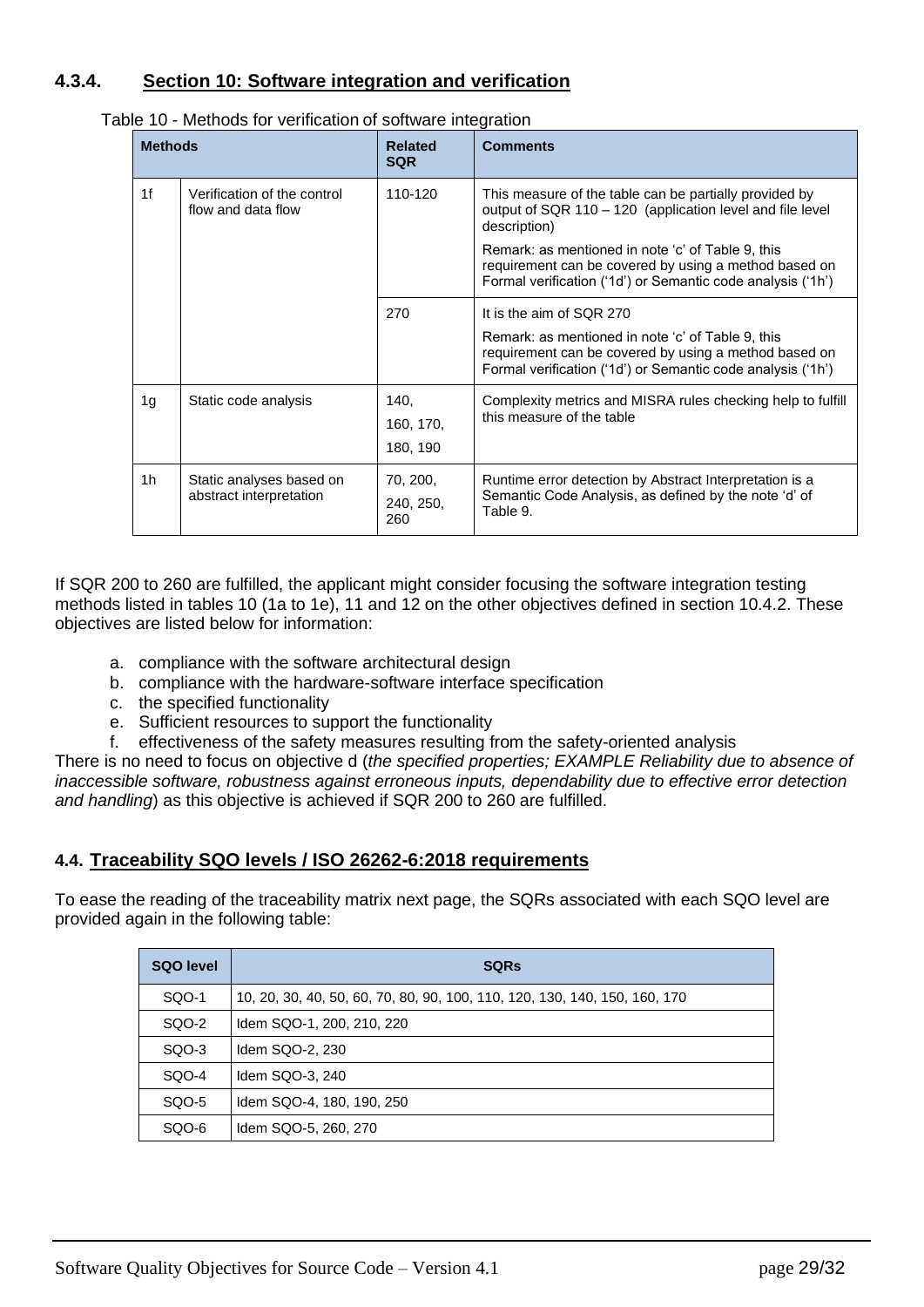The following table lists which ISO 26262-6:2018 requirements are covered for different SQO levels. It is also mentioned if the requirement is not, fully or partially covered.

|                            | ISO 26262-6:2018 objective                              |                |                                                                               |                 |                    |                  |                  | SQO level       | No/Partial/             |
|----------------------------|---------------------------------------------------------|----------------|-------------------------------------------------------------------------------|-----------------|--------------------|------------------|------------------|-----------------|-------------------------|
| <b>Table</b>               |                                                         | <b>Method</b>  |                                                                               | <b>ASIL-A</b>   | <b>ASIL-B</b>      | ASIL-C           | ASIL-<br>D       | <b>Required</b> | <b>Full</b><br>coverage |
|                            |                                                         | 1a             | Enforcement of low complexity                                                 | $^{++}$         | $^{++}$            | $^{++}$          | $^{++}$          | SQO-1           | Full                    |
| Table 1                    | Topics to be covered by                                 | 1b             | Use of language subsets                                                       | $^{++}$         | $^{++}$            | $^{\mathrm{+}}$  | $^{\mathrm{++}}$ | SQO-5           | Full                    |
|                            | modeling and coding                                     | 1 <sub>c</sub> | Enforcement of strong typing                                                  | $^{++}$         | $^{\mathrm{+}}$    | $^{++}$          | $^{++}$          | SQO-5           | Full                    |
|                            | guidelines                                              | 1d             | Use of defensive implementation techniques                                    | $+$             | $\ddot{}$          | $^{\mathrm{+}}$  | $^{++}$          | SQO-5           | Partial                 |
|                            |                                                         | 1e             | Use of well-trusted design principles                                         | $+$             | $+$                | $^{++}$          | $^{++}$          | SQO-5           | Partial                 |
|                            |                                                         | 1f             | Use of unambiguous graphical representation                                   | $\! + \!\!\!\!$ | $^{++}$            | $^{++}$          | $^{++}$          | N/A             | No                      |
|                            |                                                         | 1g             | Use of style guides                                                           | $+$             | $^{++}$            | $^{++}$          | $^{++}$          | N/A             | No                      |
|                            |                                                         | 1h             | Use of naming conventions                                                     | $^{++}$         | $^{++}$            | $^{\mathrm{+}}$  | $^{++}$          | SQO-6           | Partial                 |
|                            |                                                         | 1i             | Concurrency aspects                                                           | $\ddot{}$       | $+$                | $+$              | $+$              | SQO-6           | Full                    |
| Table 2                    |                                                         |                | Notations for software architectural design                                   |                 |                    |                  |                  | N/A             | No                      |
| Table 3                    |                                                         |                | Principles for software architectural design                                  |                 |                    |                  |                  | N/A             | No                      |
| Table 4                    |                                                         |                | Methods for the verification of the software architectural design             |                 |                    |                  |                  | N/A             | No                      |
| Table 5                    |                                                         |                | Notations for software unit design                                            |                 |                    |                  |                  | N/A             | No                      |
|                            |                                                         | 1a             | One entry and one exit point in subprograms and functions                     | $^{++}$         | $^{++}$            | $^{++}$          | $^{++}$          | SQO-1           | Full                    |
|                            | software unit design and                                | 1 <sub>b</sub> | No dynamic objects or variables, or else online test during<br>their creation | $\ddot{}$       | $^{++}$            | $^{++}$          | $^{++}$          | SQO-1           | Partial                 |
|                            | Design principles for<br>implementation                 | 1 <sub>c</sub> | Initialization of variables                                                   | $^{++}$         | $^{++}$            | $^{\mathrm{+}}$  | $^{\mathrm{+}}$  | SQO-6           | Full                    |
|                            |                                                         | 1d             | No multiple use of variables names                                            | $^{++}$         | $^{++}$            | $^{++}$          | $^{++}$          | SQO-1           | Partial                 |
| Table<br>6                 |                                                         | 1e             | Avoid global variables or else justify their usage                            | $+$             | $\ddot{}$          | $^{++}$          | $^{++}$          | SQO-6           | Partial                 |
|                            |                                                         | 1f             | Restricted use of pointers                                                    | $+$             | $^{++}$            | $^{\mathrm{+}}$  | $^{++}$          | SQO-6           | Full                    |
|                            |                                                         | 1g             | No implicit type conversions                                                  | $\ddot{}$       | $^{++}$            | $^{\mathrm{+}}$  | $^{++}$          | SQO-5           | Full                    |
|                            |                                                         | 1h             | No hidden data flow or control flow                                           | $+$             | $^{++}$            | $^{\mathrm{++}}$ | $^{++}$          | SQO-1           | Partial                 |
|                            |                                                         | 1i             | No unconditional jumps                                                        | $^{++}$         | $^{++}$            | $^{++}$          | $^{++}$          | SQO-1           | Full                    |
|                            |                                                         | 1j             | No recursions                                                                 | $\ddot{}$       | $^{++}$            | $^{\mathrm{+}}$  | $^{++}$          | SQO-1           | Full                    |
|                            |                                                         | 1a             | Walk-through                                                                  | $^{++}$         | $\ddot{}$          | O                | O                | SQO-4           | Partial                 |
|                            |                                                         | 1b             | Pair programming                                                              | $\! +$          | $\!+\!$            | $^+$             | $\!+\!$          | N/A             | No                      |
|                            |                                                         | 1c             | Inspection                                                                    | $+$             | $^{++}$            | $^{++}$          | $^{++}$          | SQO-6           | Partial                 |
| Table                      |                                                         | 1d             | Semi-formal verification                                                      | $\! + \!\!\!\!$ | $\!+\!$            | $^{++}$          | $^{++}$          | N/A             | No                      |
| $\overline{7}$             | Methods for software<br>unit verification               | 1e             | Formal verification                                                           | O               | O                  | +                | $\ddot{}$        | SQO-6           | Partial                 |
|                            |                                                         | 1f             | Control flow analysis                                                         | $\ddag$         | $\ddot{}$          | $^{++}$          | $^{++}$          | SQO-1           | Partial                 |
|                            |                                                         | 1g             | Data flow analysis                                                            | $\ddot{}$       | $\ddot{}$          | $^{++}$          | $^{++}$          | SQO-6           | Full                    |
|                            |                                                         | 1h             | Static code analysis                                                          | $^{++}$         | $^{++}$            | $^{++}$          | $^{++}$          | SQO-5           | Full                    |
|                            |                                                         | 1i             | Static analyses based on abstract interpretation                              | $+$             | $\ddot{}$          | +                | $+$              | SQO-6           | Full                    |
|                            |                                                         | 1 i            | Requirement-based test                                                        | $^{++}$         | $++$               | $^{++}$          | $^{++}$          | N/A             | No                      |
|                            |                                                         | 1k             | Interface test                                                                | $^{++}$         | $^{++}$            | $^{++}$          | $^{++}$          | N/A             | No                      |
|                            |                                                         | 11             | Fault injection                                                               | $\! + \!\!\!\!$ | $\! +$             | $^+$             | $^{++}$          | N/A             | No                      |
|                            |                                                         | 1m             | Resource usage evaluation                                                     | $\! +$          | $\! +$             | $^{+}$           | $^{++}$          | N/A             | No                      |
|                            |                                                         | 1n             | Back-to-back comparison test between model and code, if<br>applicable         | $\! + \!\!\!$   | $\! +$             | $^{++}$          | $++$             | N/A             | No                      |
| Table 8                    |                                                         |                | Methods for deriving test cases for software unit testing                     |                 |                    |                  |                  | N/A             | No                      |
| Table 9                    |                                                         |                | Structural coverage metrics at the software unit level                        |                 |                    |                  |                  | N/A             | No                      |
| Table<br>10                | 2525                                                    | 1a             | Requirements-based test                                                       | $^{++}$         | $^{++}$            | $^{++}$          | $^{++}$          | N/A             | No                      |
|                            |                                                         | 1b             | Interface test                                                                | $^{++}$         | $^{\mathrm{+}}$    | $^{\mathrm{++}}$ | $^{\mathrm{++}}$ | N/A             | No                      |
|                            |                                                         | 1с             | <b>Fault injection test</b>                                                   | $\! +$          | $+$                | $^{++}$          | $^{++}$          | N/A             | No                      |
|                            |                                                         | 1 d            | Resource usage evaluations                                                    | $^{++}$         | $^{++}$            | $^{\mathrm{++}}$ | $^{\mathrm{++}}$ | N/A             | No                      |
|                            |                                                         | 1e             | Back-to-back comparison test between model and code, if<br>applicable         | $\!+\!$         | $\hspace{0.1mm} +$ | $^{++}$          | $^{++}$          | N/A             | No                      |
|                            |                                                         | 1f             | Verification of the control flow and data flow                                | $+$             | $+$                | $^{++}$          | $^{++}$          | SQO-6           | Full                    |
|                            |                                                         | 1g             | Static code analysis                                                          | $^{++}$         | $^{++}$            | $^{\mathrm{++}}$ | $^{++}$          | SQO-5           | Full                    |
|                            |                                                         | 1h             | Static analyses based on abstract interpretation                              | $+$             | $+$                | $+$              | $\ddot{}$        | SQO-6           | Full                    |
| Table<br>11                |                                                         |                | Methods for deriving test cases for software integration testing              |                 |                    |                  |                  | N/A             | No                      |
| Table<br>$12 \overline{ }$ | Structural coverage at the software architectural level |                |                                                                               |                 |                    |                  | N/A              | No.             |                         |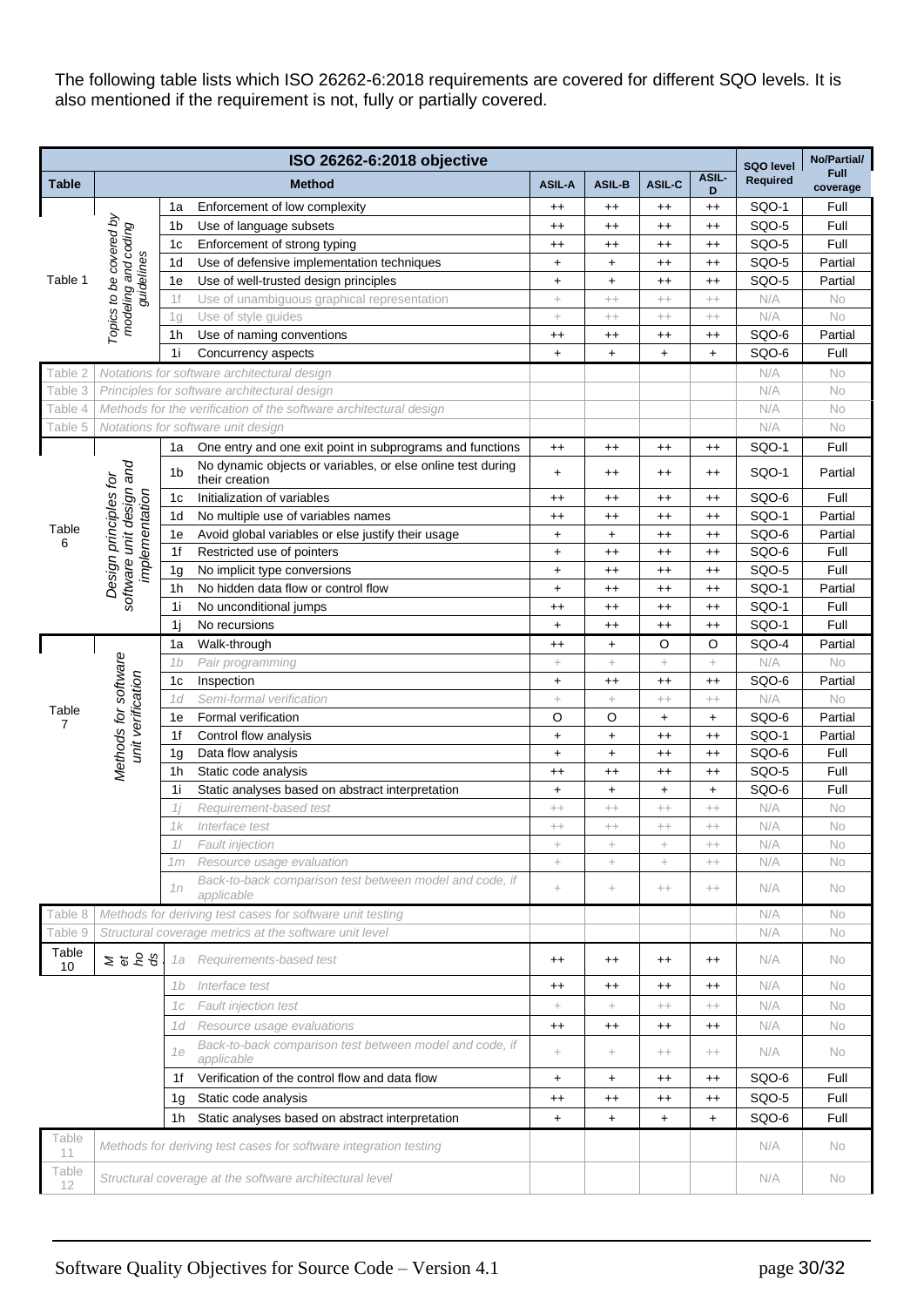| Table<br>13 | Test environments for conducting the software testing                 |  |  | N/A | No |
|-------------|-----------------------------------------------------------------------|--|--|-----|----|
| Table<br>14 | Methods for tests of the embedded software                            |  |  | N/A | No |
| Table<br>15 | Methods for deriving test cases for the test of the embedded software |  |  | N/A | No |